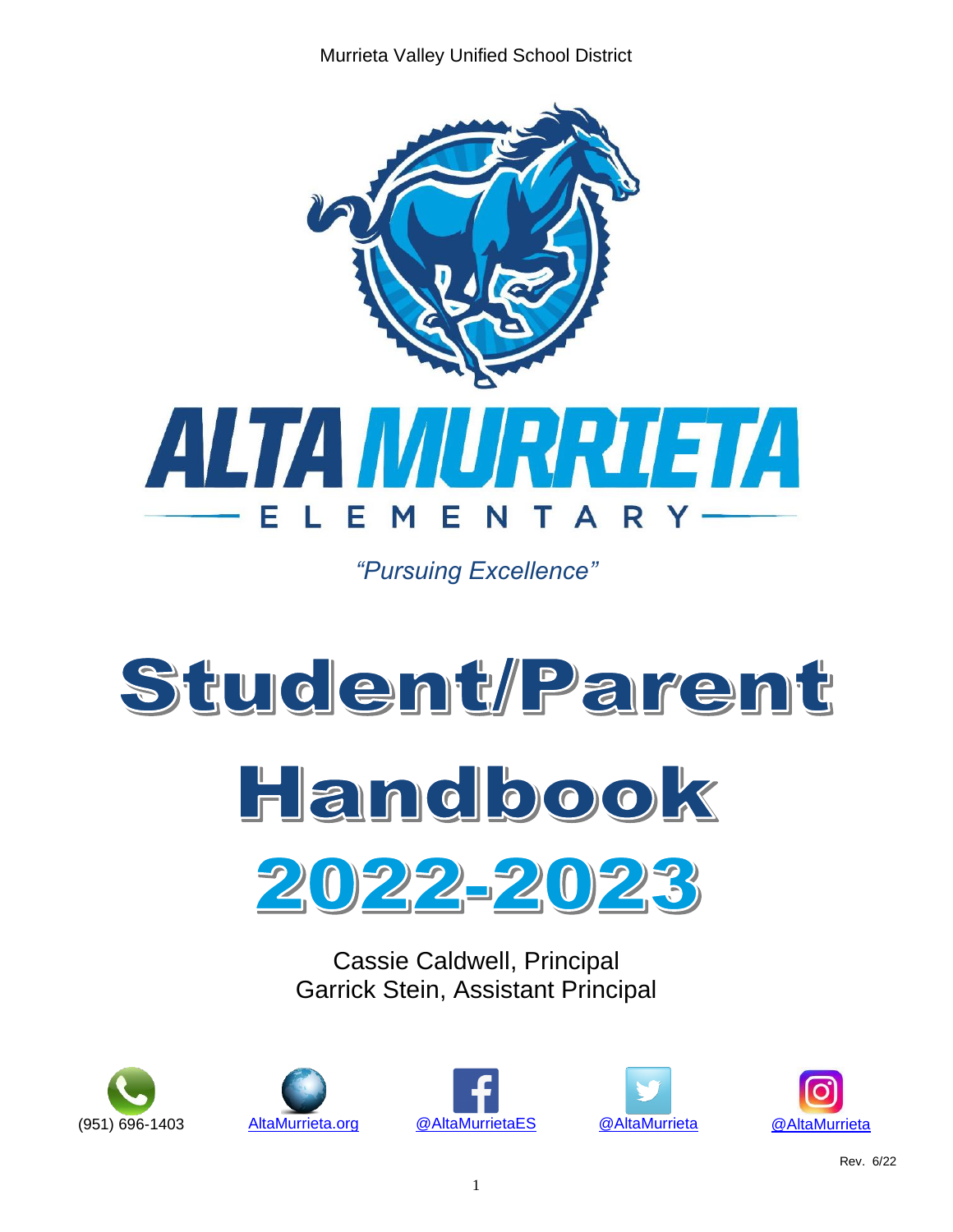# **TABLE OF CONTENTS**

| Parent Communication/Website / Social Media8 |  |
|----------------------------------------------|--|
|                                              |  |
|                                              |  |
|                                              |  |
|                                              |  |
|                                              |  |
|                                              |  |
|                                              |  |
|                                              |  |
|                                              |  |
|                                              |  |
|                                              |  |
|                                              |  |
|                                              |  |
|                                              |  |
|                                              |  |
|                                              |  |
|                                              |  |
|                                              |  |
|                                              |  |
|                                              |  |
|                                              |  |
|                                              |  |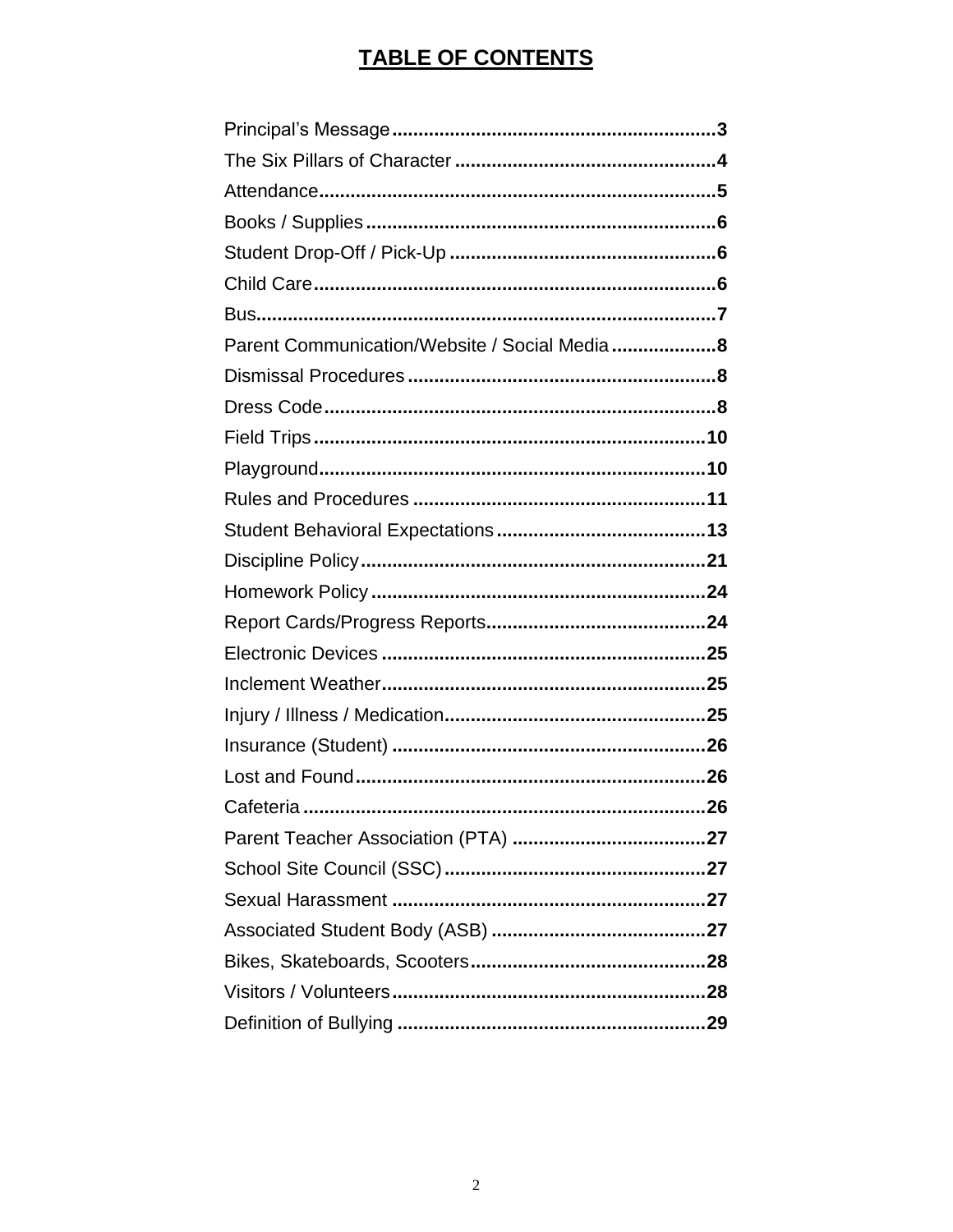### **MISSION STATEMENT**

The staff of Alta Murrieta Elementary School believes that all children can learn. All children are entitled to have the opportunity to participate in an instructional program that fosters individual growth, academic progress, cultural literacy, and good citizenship. Parents, community involvement, and positive school leadership provide the support needed for excellence in education.

*"Pursuing Excellence"*

# **PRINCIPAL'S MESSAGE**

Dear Parents/Guardians,

On behalf of the entire Alta Murrieta staff, I welcome you to our school and the 2022-2023 school year! We look forward to building a strong educational partnership between staff, students, parents, and community. All students can learn, and we are confident that by working together, each student will reach his or her full potential, making this our most successful year ever.

Parents are vital members of our school partnership. Parent membership and participation in the PTA, support of School Site Council, and parent volunteers are crucial to the success of our students. We would like to invite you to volunteer to help in our classrooms or for the school at large. Please join us so that together we can continue to make Alta Murrieta Elementary a dynamic educational setting for all children.

Everyone at Alta Murrieta is here to help support your child. We are committed to open communication with parents so that your children will have successful academic and social experiences. We believe that communication is important so that parents and the school can work together as a team to help each student. If your child is having a problem that involves the classroom (example: a problem with other students or on the playground, completing assignments, grades, etc.), please contact the teacher first. If it is unresolved, then please call the office. By working together, we can make your child's educational experience a positive one.

Parents are the most influential factor in any child's success in school. We need your support for their attendance, good behavior, structured study habits, and the desire to excel in school. Our goal is to contribute to the happiness and academic success of each child.

Please take the time to read through the entire handbook with your child, as it contains important information regarding our instructional program and school policies.

We are looking forward to working with you and your child in order to make this a spectacular school year. Once again, welcome to Alta!

Sincerely,

Mrs Caldwell

Cassie Caldwell Principal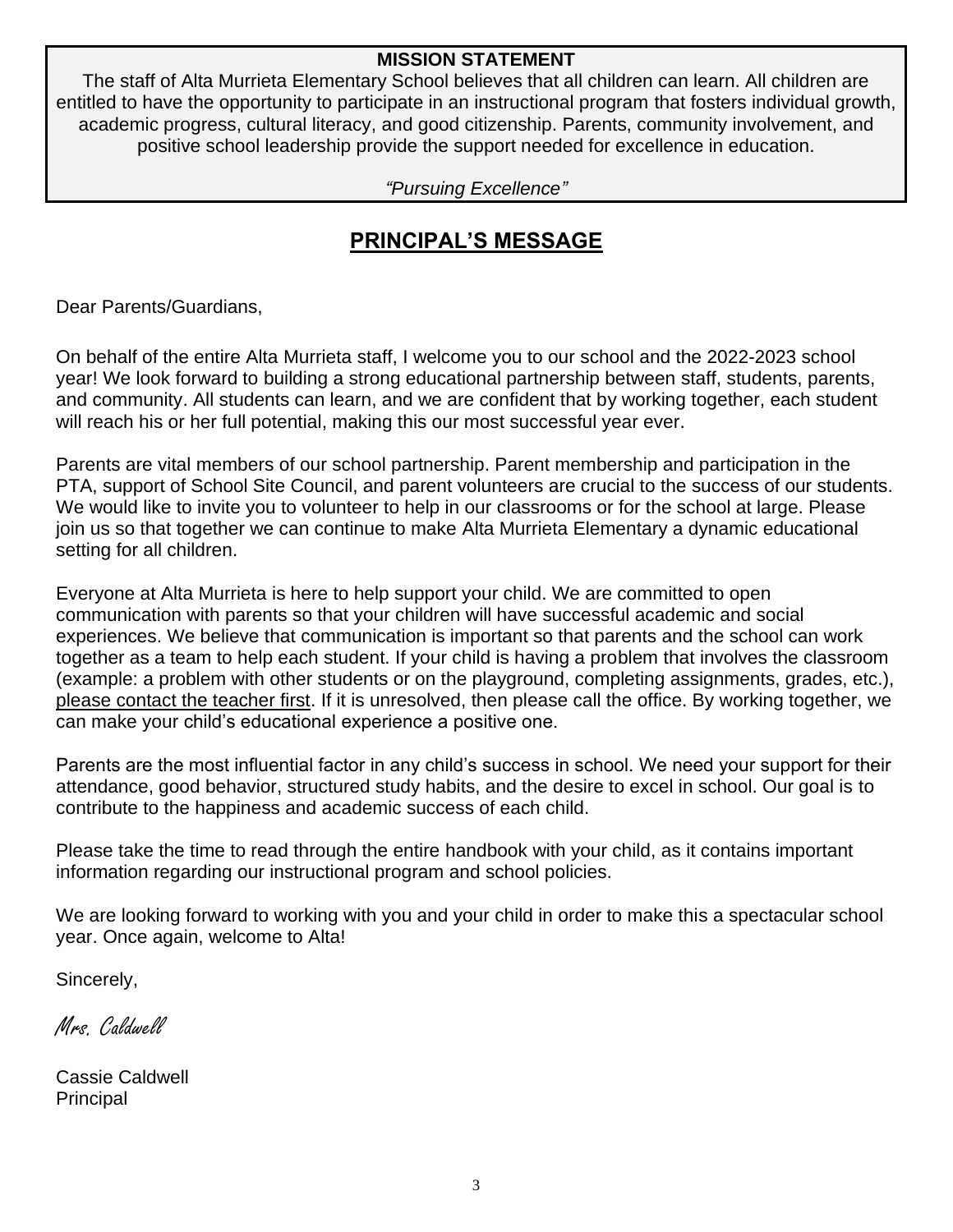### **THE SIX PILLARS OF CHARACTER**  *(Definitions for Young People)*

# **TRUSTWORTHINESS FAIRNESS**

- Be honest
- Don't deceive, cheat or steal.
- Be reliable do what you say you'll do.
- Have the courage to do the right thing.
- Build a good reputation.
- Be loyal stand by your family and friends.

# **RESPECT CARING**

- Treat others with respect; follow the Golden Rule.
- Be tolerant of differences.
- Use good manners, not bad language.
- Be considerate of the feelings of others.
- Don't threaten, hit or hurt anyone.
- Deal peacefully with anger, insults, and disagreements.

# **RESPONSIBILITY CITIZENSHIP**

- Do what you are supposed to do.
- Persevere keep on trying!
- Always do your best.
- Use self-control; be self-disciplined.
- Think before you act consider the consequences.
- Be accountable for your choices.

- Play by the rules.
- Take turns and share.
- Be open-minded; listen to others.
- Don't take advantage of others.
- Don't blame others carelessly.

- Be kind.
- Be compassionate  $-$  show you care.
- Express gratitude.
- Forgive others.
- Help people in need.

- Do your share to make your school and community better.
- Cooperate.
- Stay informed; vote.
- Be a good neighbor.
- Obey rules and laws.
- Respect authority.
- Protect the environment.

# **ATTENDANCE**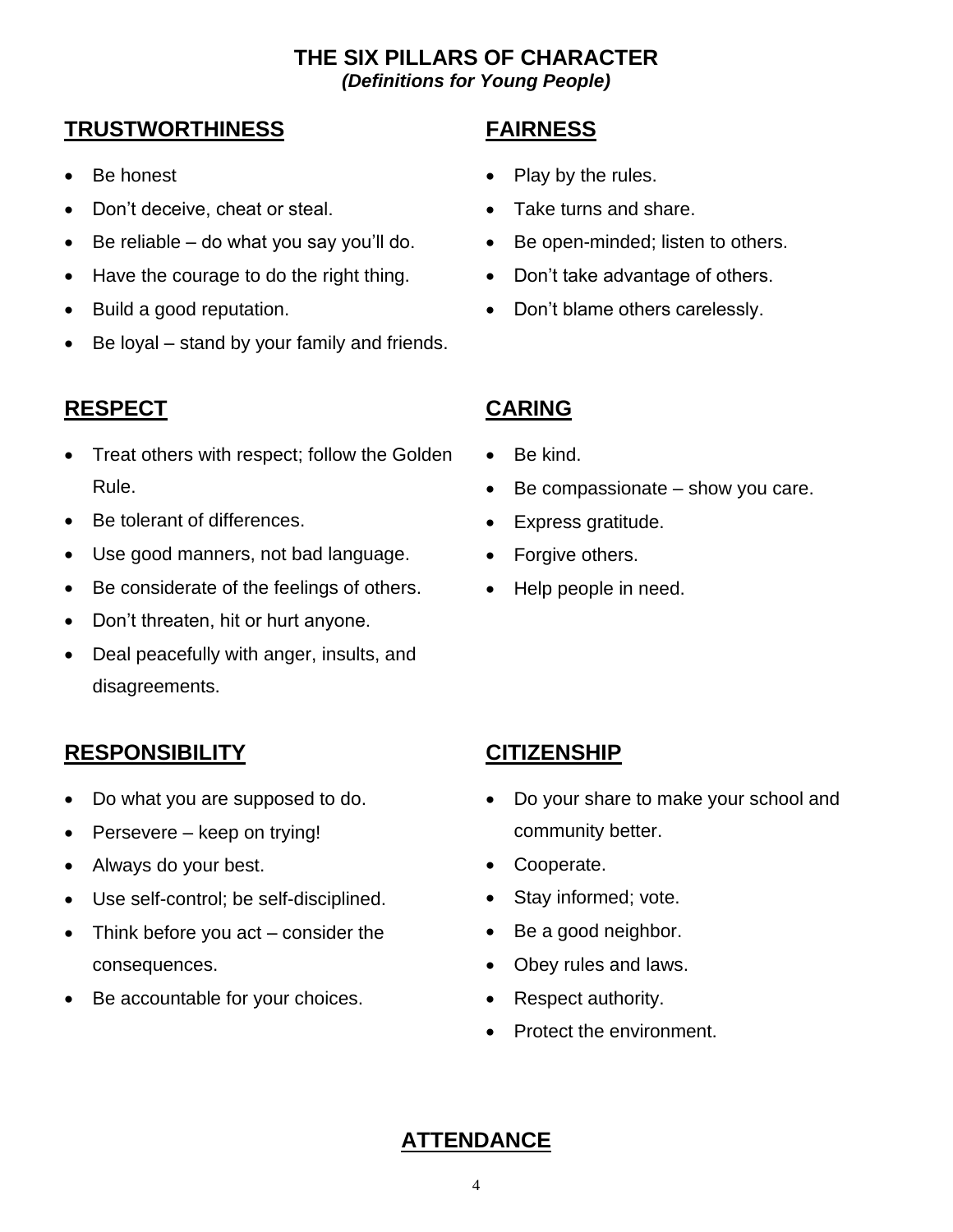Gates open at **8:25 a.m.** Students who arrive at school before the bell rings are to go directly to the blacktop, as before-school supervision is only available on the blacktop. Students should NOT go to classrooms before the bell rings to drop off backpacks, as there is no supervision by the classrooms at this time. They should instead drop off their backpacks at their designated line-up area.

Supervision is provided after school for students waiting for rides and buses. Students who walk home are expected to go straight home when school is dismissed, unless working with the teacher (parent/guardian notified).

Students may NOT leave school grounds without a parent/guardian for any reason, including lunch. The parent/guardian must sign the student out in the office. Students who choose to leave school without permission will be subject to disciplinary action including possible suspension.

Parents/guardians are encouraged to call the school office if a student is absent and/or send a note for readmittance. Parents/guardians may leave a message on the school phone system (696-1403) regarding a student's absence and excuse (e.g. ill, doctor's app., etc.). **The school's funding is based on positive student attendance**. The state reimburses for students who are at school and does not reimburse for absences of any kind. *PLEASE HELP OUR SCHOOL'S FUNDING BY COMING TO SCHOOL IN THE MORNING AND LEAVING EARLY IF NECESSARY.*

### **Excused Absences – State Approved**

- 1. Student illness or injury
- 2. Student medical/dental appointments
- 3. Death in the immediate family (1 day in state, 6 days out-of-state)

### **Unexcused Absences – School Approved**

- 1. Serious illness of a member of the family that necessitated the absence of the student.
- 2. Justifiable personal reasons including, but not limited to: appearance in court, observance of a holiday of his/her religion, employment conference, and such other absences as the principal may consider justifiable when requested in writing in advance.

Students with excused or school-approved unexcused absences shall be allowed to make up assignments and tests in a timely manner; full credit shall be given upon completion.

### **Unexcused Absences**

Unexcused absences are those that do not come under any of the definitions of excused absences. Students who have unexcused absences may be denied make-up privileges. Such absences may be reflected in the student's final grade.

### **Truancy**

Pupils subject to compulsory full-time education or to compulsory continuation education shall be considered truant for the following reasons:

- absent/tardy from school without valid excuse more than 3 days
- **more than 5 excused absences**
- **tardy to school in excess of 30 minutes on each of more than three days in one school year**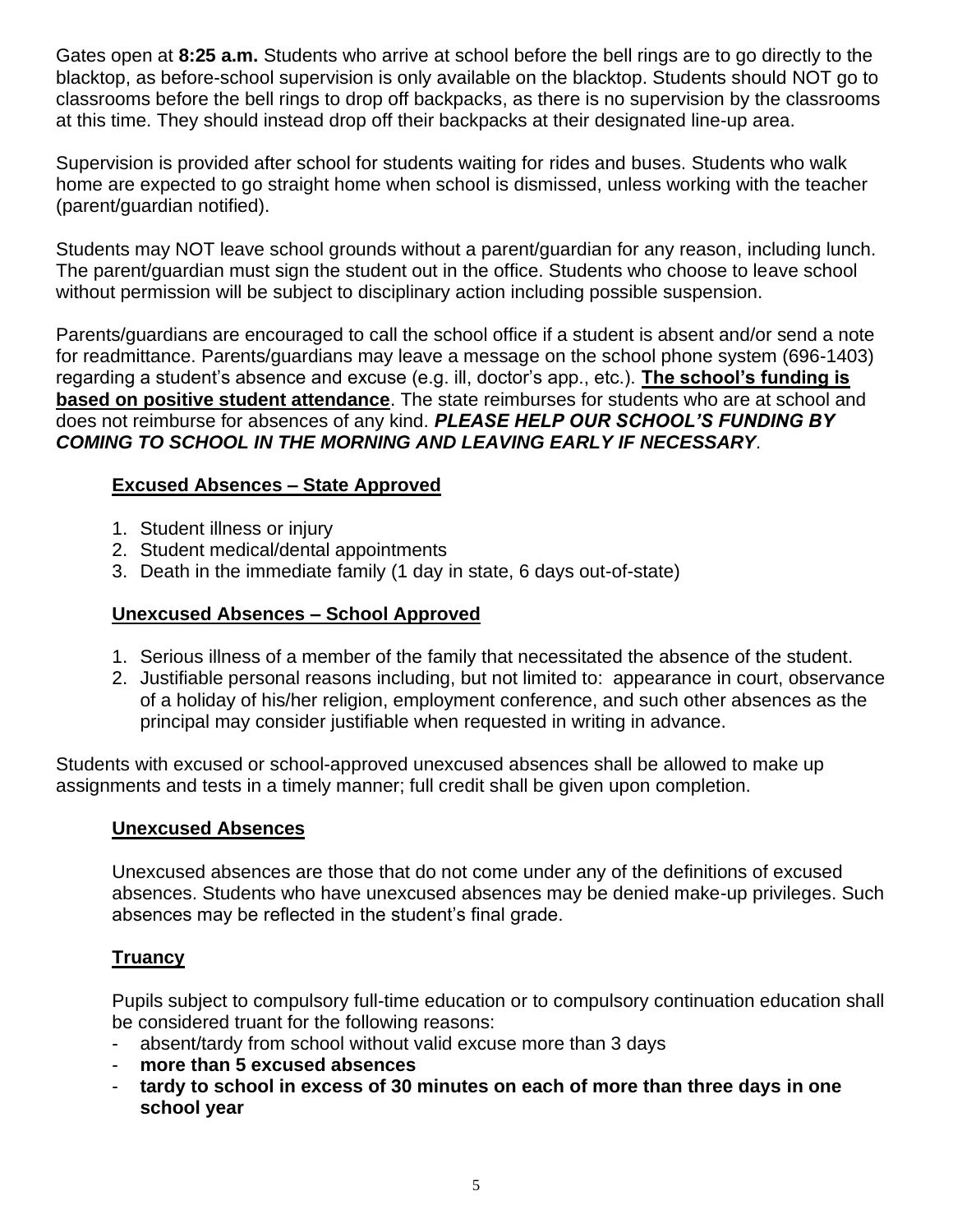Truancy shall be reported to the attendance supervisor or the superintendent as defined in the Education Code 48260. School Attendance Review Board letters are sent routinely to parents/guardians of students who exceed the absent/tardy rule.

### **Tardiness to class**

*PROMPTNESS TO CLASS IS EXTREMELY IMPORTANT.* Tardies interrupt the classroom and interfere with learning. Continued tardiness on the part of any student will be viewed as a very serious matter and will be reported to the School Attendance Review Board. Students are expected to be in their places, ready for work, at the bell. A tardy, excused or unexcused, must be explained by a note from parent/guardian.

### **Late Pick-Up**

Students are dismissed promptly at 3 p.m. Mondays, Tuesdays, Thursdays, and Fridays (12:20 for transitional kindergarten and AM kindergarten). Wednesdays are Early Release days with 2:05 p.m. dismissal (12:05 for transitional kindergarten and AM kindergarten). Any student not picked up by 3:20 (2:20 on Wednesdays) will be brought to the school office and will wait in the school office until parent/guardian arrives to sign them out. If students are not picked up by 3:20 (2:20 on Wednesdays), the school office will begin to call the parent/guardian to remind him/her that they need to come into the office and sign their child(ren) out.

If parent/guardian cannot be reached, the office staff will begin to call designated individuals on the child's emergency card.

# **BOOKS / SUPPLIES**

Students are responsible for all textbooks, workbooks, and supplies distributed to them by the teacher and all library books they choose to check out. Students must reimburse the school district for any lost or damaged books and supplies. Failure to comply could result in loss of library privileges or the student's report card being held until the matter is settled.

# **STUDENT DROP-OFF / PICK-UP**

Students who are being brought to school should be dropped off in the student drop-off loop located on Whitewood Road at the front of the school. Due to a lack of supervision, students should not be dropped off prior to 8:25 and MUST be picked up at the end of the day by 3:20 (2:20 on Wednesdays). Students should not be dropped off in the bus loop, as this loop is for buses only.

# **CHILD CARE**

There is childcare available before and after school through Family Services. Please call (951) 304- 1624 for information.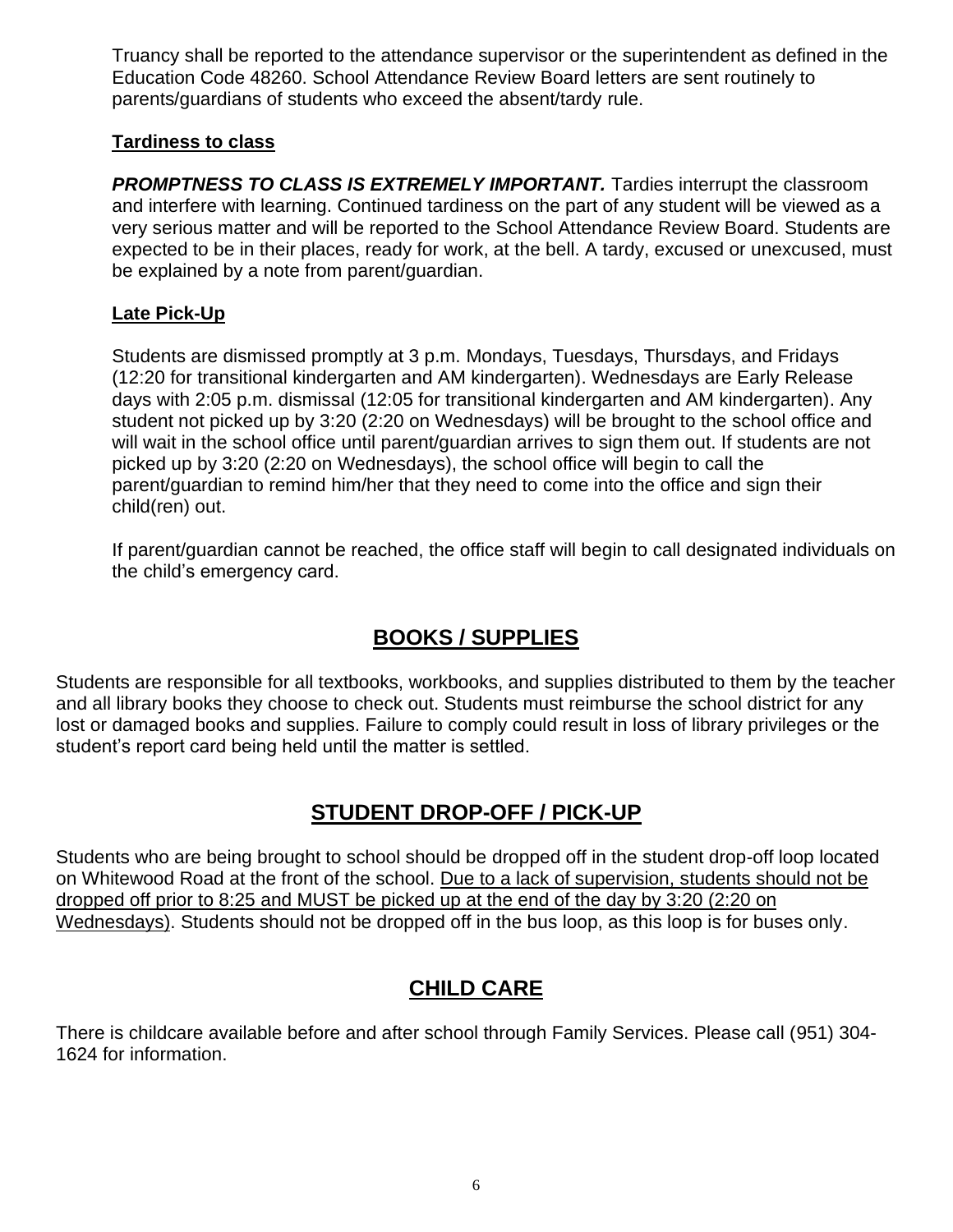# **BUS**

Bus transportation is available for students who live in the busing area. Any student riding the bus must be registered or they will not be allowed to ride the bus. There is a fee for bus service. To register your child for bus service, please contact the Transportation Department at 696-1600 ext. 1196.

### **Procedure for after-school buses:**

Transitional Kindergarten through fifth graders must line up near the bus loop. All bus riders should go to bus lines immediately after the dismissal bell and follow the directions of the teacher on duty. Students must wait for buses in an orderly fashion. School rules apply. Bus citations will be written for inappropriate behavior.

### **Rules and Regulations:**

- 1. Students will be picked up and let off at their designated bus stop only. Any changes should be communicated to the school office in writing upon arrival at school.
- 2. Students boarding the bus will form a single line in the designated area 6 feet behind the pick-up point.
- 3. Students must stay seated while the bus is in motion and until the driver releases them; they may exchange seats only with the driver's permission and when the bus in not in motion.
- 4. Students must keep all part of the body inside the bus and hands and feet to themselves.
- 5. Drinking liquids, eating food, or chewing gum will not be permitted on the bus at any time
- 6. Students may not throw trash or any other article from, or inside, the bus.
- 7. Any damage caused to a school bus by students will be investigated by school authorities to determine responsibility, and parent/guardian will be held liable.
- 8. No glass containers, pets, insects, animals, or other living creatures may be taken on the bus.
- 9. The driver is in complete charge of the bus; students riding the bus must obey the driver at all times.
- 10.Students may talk to the student next to them at a reasonable volume; no student may talk to the students in front of, or behind them; appropriate language is always required.
- 11.If assigned seats, students must sit in them.
- 12.On field trips, both the teacher and driver are in charge of the students.

### **Bus Citations**

Students who violate bus rules will be subject to the following disciplinary action:

**FIRST OFFENSE:** the student will be given a bus citation, which will require the signature of the parent/guardian and principal of the school and, at the discretion of the driver, will be assigned a specific seat to ensure closer supervision.

**SECOND OFFENSE:** the privilege of riding the bus will be revoked for 2 days.

**THIRD OFFENSE:** revocation of bus-riding privileges for 2 weeks.

**FOURTH OFFENSE:** revocation of bus-riding privileges for the remainder of the school term.

#### **VIOLATION OF ANY SAFETY REGULATION MAY CAUSE IMMEDIATE SUSPENSION OF BUS-RIDING PRIVILEGES.**

**VIOLATION OF ANY ELEMENT COVERED IN PARAGRAPH 48900 OF THE CALIFORNIA EDUCATION CODE MAY RESULT IN IMMEDIATE SUSPENSION OR EXPULSION FROM SCHOOL.**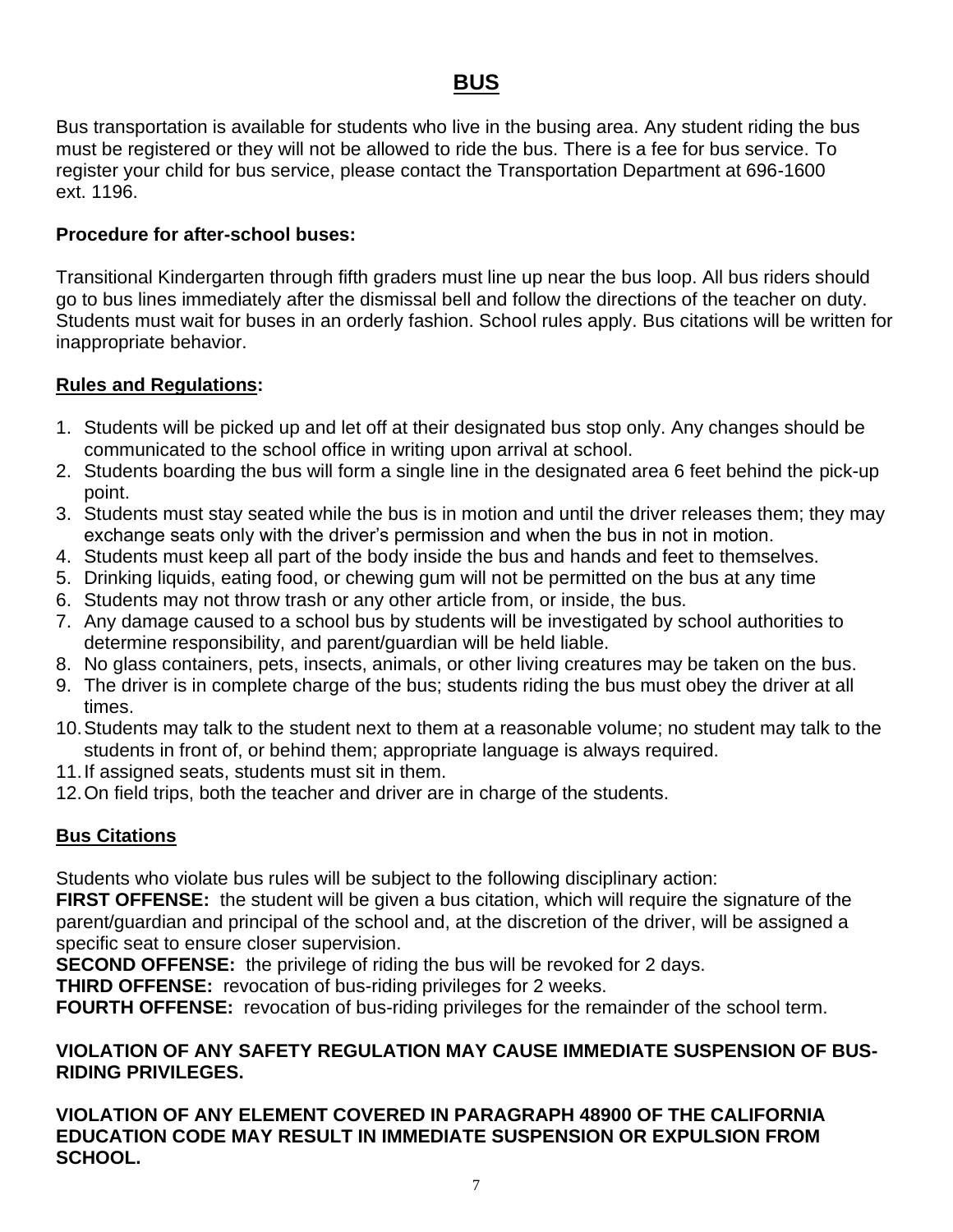# **PARENT COMMUNICATION / WEBSITE / SOCIAL MEDIA**

In addition to classroom communication from your child's teacher and periodic phone calls/emails/ texts from the school, Alta utilizes a variety of media outlets to get the most current news and information delivered to parents and the community.

You can stay up-to-date on school news and events by visiting [AltaMurrieta.org.](http://www.altamurrieta.org/) Our website contains a complete calendar of events, current announcements, teacher webpages, student and parent resources, and more! For real-time updates, you can also follow us on **Facebook [\(@AltaMurrietaES\)](https://www.facebook.com/AltaMurrietaES)**, **Twitter [\(@AltaMurrieta\)](https://twitter.com/altamurrieta)**, and **Instagram [\(@AltaMurrieta\)](https://www.instagram.com/altamurrieta/)**. Our school's hashtag is **#AltaRocks**.

# **DISMISSAL PROCEDURES**

Students who do not ride buses are expected to WALK to their dismissal areas immediately after they are dismissed from class. Students may not loiter in the walkways or play on the playgrounds (both the main and kindergarten playground). The dismissal areas include:

- a) the front gates by the office.
- b) the exit at the bus loop.

Older siblings who pick up their younger brothers/sisters should go to their classrooms and then proceed to one of the dismissal areas.

School staff members monitor the safety of students waiting to go home by the bus gate, the front of the school, and the back gate. Other locations are unsupervised. Crossing guards are at two locations: Whitewood Road and Alta Murrieta Road as well as Brownstone Way and Alta Murrieta Road.

# **DRESS CODE**

The school is committed to maintaining standards of dress, which will be fair to everyone, while maintaining an appropriate learning atmosphere free of unnecessary distractions and interruptions.

### **Standard Dress Code**

#### - **Students will wear clothing (including jewelry, accessories, etc.) which is clean, safe, healthy, and allows for participating in an active learning environment.**

Examples not allowed: clothing or jewelry with protrusions that could be considered dangerous, unsafe, or used to cause damage or injury. Extra-long, oversized, or spiked earrings will be considered inappropriate.

- **Safe and healthy footwear will be worn at all times.**

Examples of appropriate footwear: shoes designed to stay on permanently and enclose the feet must be worn on the playground to participate in activities. Shoes, sandals, etc. without heel straps are considered hazardous and, for their safety, students will not be permitted to participate in active recess or P.E. games.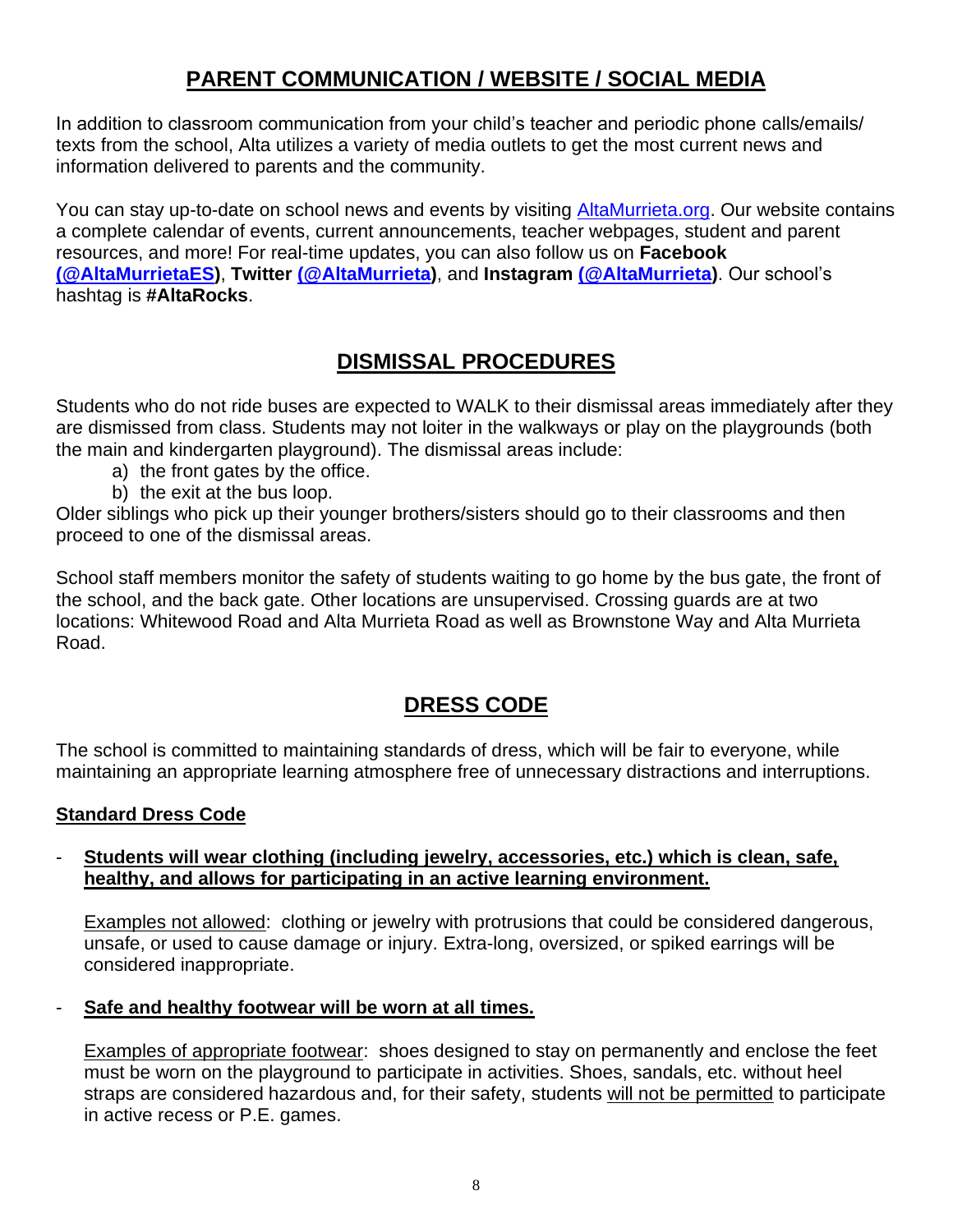### - **Clothing will maintain socially acceptable standards of modesty.**

New styles of "trendy" clothing seem to be emphasizing shoulderless tops, tiny straps that expose the back, the shoulders, and chest area. Midriff-showing tops, short-shorts and other revealing clothing are popular. Many students and parents seem to be wearing these kinds of clothes to school and they seem to be socially acceptable now. However, students may NOT wear strapless tube tops or halter-tops, tank tops with excessively large neck or arm openings, sport-tanks or belly shirts, and extremely short-shorts. *ANY CLOTHING WHICH MAY OR DOES CAUSE A DISRUPTION TO THE LEARNING ENVIRONMENT WILL RESULT IN A CALL HOME FOR ALTERNATIVE CLOTHING.*

### - **Clothing accessories and other personal items may be decorated with messages, slogans, logos, etc. which are appropriate for school.**

Examples of inappropriate messages: reference to symbols of racial supremacy, references to drugs, alcohol, tobacco or any other controlled substance, reference to weapons or explosives, messages that promote tagging or other defacing or damaging activities, violent messages, sexual overtones.

- **Clothing or other items that can be intimidating to others, is attributed to gang affiliation, or puts the wearer in danger will not be allowed.**

### - **Hats that shade the face may be worn at Alta Murrieta Elementary School.**

Baseball-style hats are allowed at Alta Murrieta Elementary.

Bicycle helmets must be worn by students riding bicycles, skateboards, scooters or skates to and from school. However, they must be removed from the head and not used as a hat while on campus.

### No tattoos with violent symbols (such as knives, daggers, skulls) may be worn to school.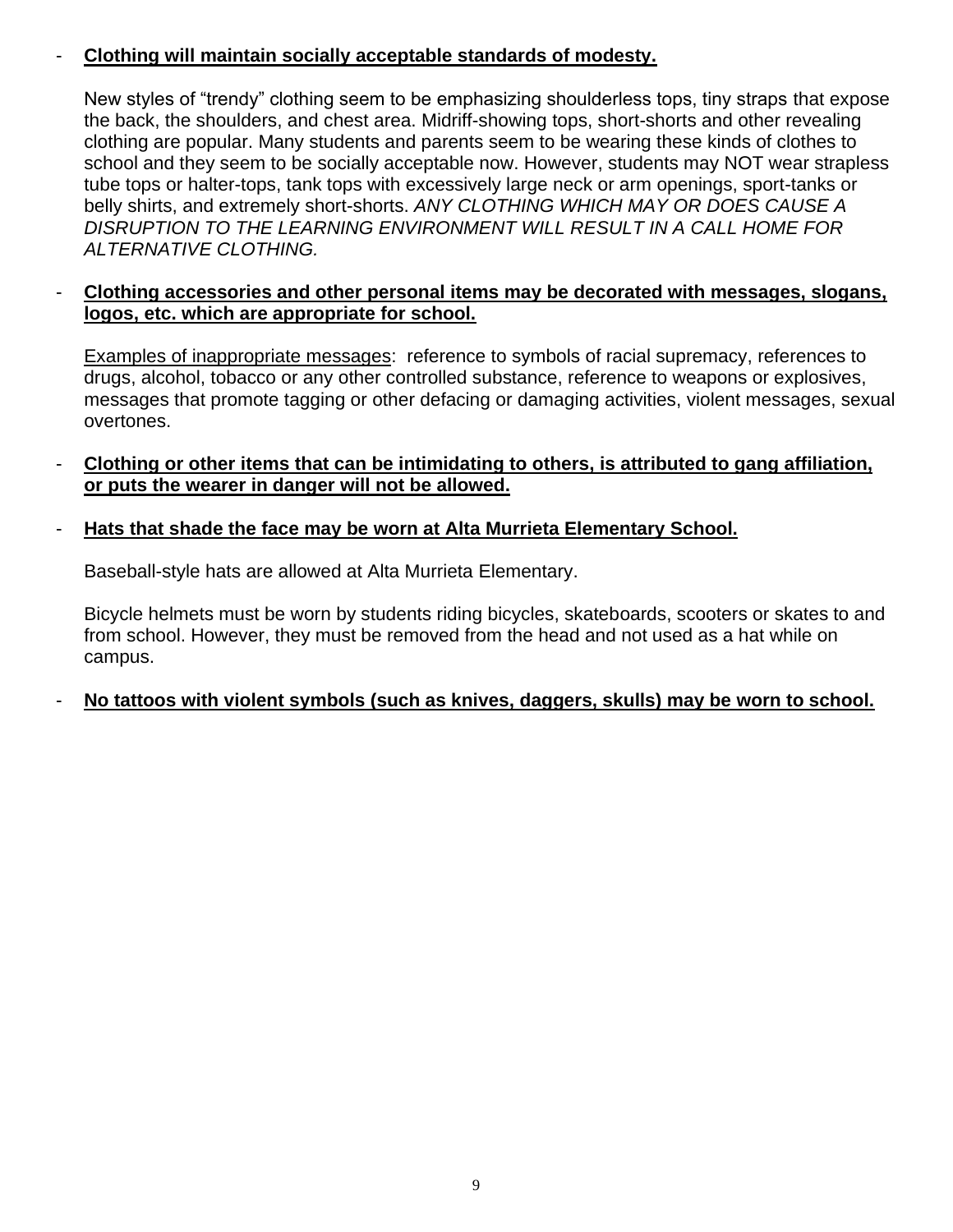# **FIELD TRIPS**

Field trips are educational. Students must be prepared to benefit from the experience and not create a liability for other students, teachers, chaperones, and/or the district. Therefore, the following rules are in effect:

- Parents must fill out and sign a field trip permission form for each trip in order for the student to attend. Students who are at school and going on a field trip must use district-provided transportation to the field trip. Phone call permissions on the day of the trip will NOT be accepted, unless the student was absent the day before the trip.
- Students who misbehave on the bus, grounds, or in class prior to a field trip may be left at school.
- Students who are behind in general academic assignments, or who have failed to complete preparation work for a specific field trip, may be left behind. In such cases, sufficient prior notice will be given to parents, and an opportunity will be provided for the student to make up the work.
- Students who do not participate in the field trip will be supervised at school by another teacher or an administrator. Their attendance will be credited.
- Parents are encouraged to attend field trips as chaperones. Without adequate parental participation, the field trip may be canceled. Individual teachers will set their own criteria for selecting parent chaperones. Siblings of students, other than those in the participating class, may not attend.

# **PLAYGROUND**

- 1. No "special" game rules; only the usual game and safety rules agreed to by aides and teachers may be used.
- 2. Balls and ball games are limited to the playground areas. BALLS MUST NOT be used on sidewalks, between buildings, on buildings, or near an apparatus.
- 3. Play equipment may not be brought from home please do not bring toys from home.
- 4. Game disputes are settled by "Rock, Paper, Scissors" with player and first person in line or referred to the yard supervisor; **players do not vote**.
- 5. Lines are out in all games.
- 6. Do not leave the game line for any reason, except to ask for help from the playground aide, or you will lose your place.
- 7. Apparatus is to be used for the purpose for which it is designed and in consideration of the surface beneath it.
- 8. One 30-second wait is the limit on bars and a 30-count count on the swings.
- 9. Nothing is to be thrown over the backstops. No climbing on the backstops.
- 10.Balls are not to be thrown at anyone unless the person is trying to catch it.
- 11.Soccer balls and kickballs should only be kicked on the grass field.
- 12.Interference on purpose is not allowed in games.
- 13.Rubber utility balls (e.g. wall ball or four square) should not be kicked.
- 14.Students must remain on the playground during recess; they may not go to classrooms or hallways.
- 15.Freeze when the bell rings wait for the whistle or hand signal. Walk to the line-up area.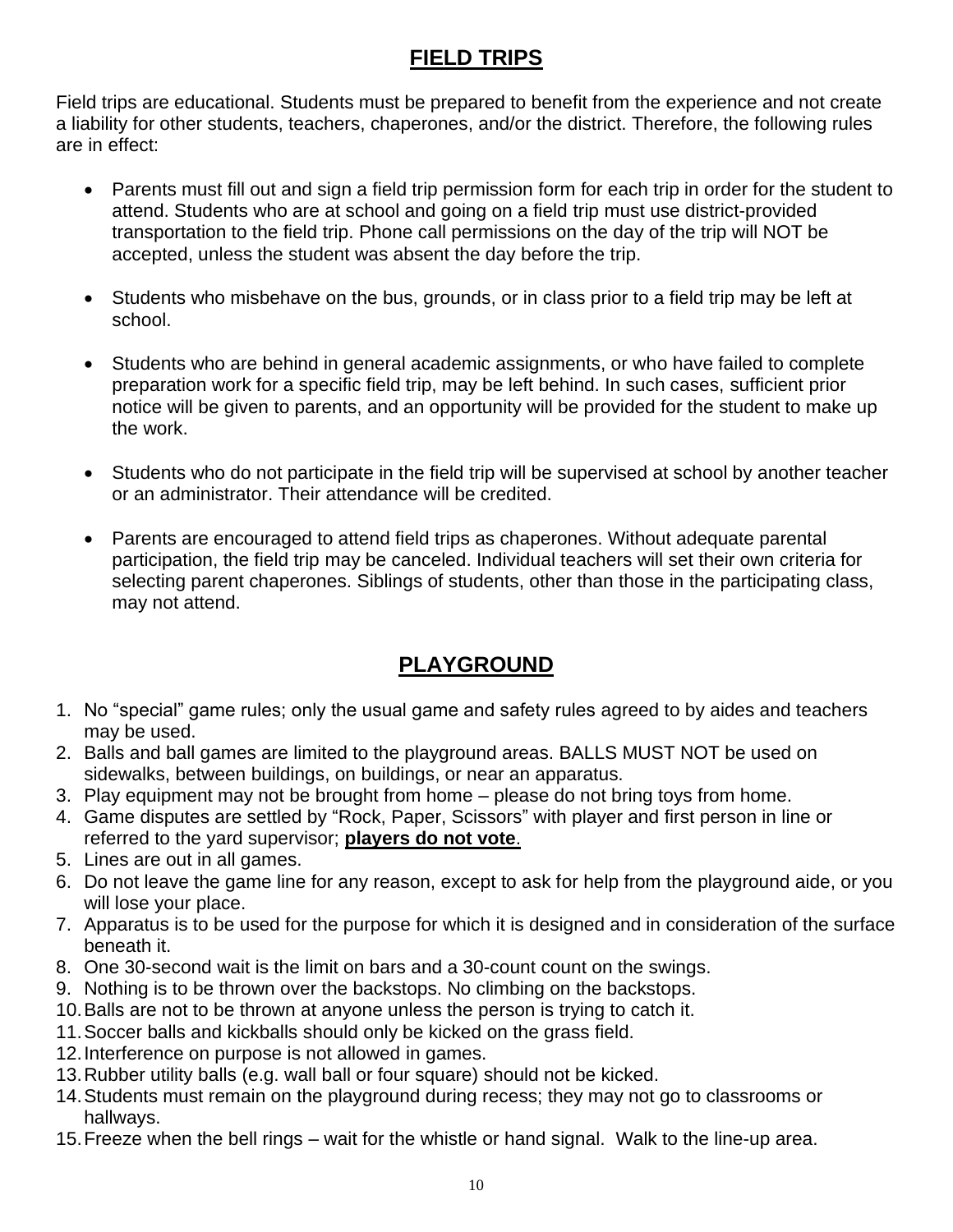16.**NO TAG, NO CHASE GAMES, NO FIGHTING GAMES.** Hands, feet, and objects must be kept to yourself.

- 17.Students must stay on the playground or within the coned area of the field.
- 18.No playing or running in the multi-purpose room.
- 19.No playing on the stage in the multi-purpose room.

### **Equipment Safety Rules:**

#### **Ladder:**

- 1. Travel by hand one direction at a time, and do not touch others. Start on the side with cross bars or ladder.
- 2. Do not sit, stand, or hang upside down on the ladder bars.
- 3. One person at a time.

### **Slide:**

- 1. Stay clear of the bottom of the slide.
- 2. One person at a time.
- 3. Slide on bottom of torso only, facing forward.
- 4. No walking up the slide or use the slide apparatus for anything but sliding.

### **Swings:**

- 1. Swings are not to be twisted or wrapped over bar or used when found this way.
- 2. Swingers are not to touch each other or be swung by anyone else.
- 3. Swingers are to be seated upright in the swings and may not jump out while swinging.
- 4. Seats may not be turned over to face another direction.
- 5. Swing back and forth, not side-to-side.
- 6. Students may not play or run in the swing area.

# **RULES AND PROCEDURES**

Each teacher will create a system consistent with school rules to reinforce the school behavior code. In addition, the office will support the classroom and playground rules through an established referral system. A set of student behavioral expectations has been established, listing appropriate behavior by location on campus (e.g. playground, classroom, MPR). These expectations can be found on pages 13-20 of this handbook.

### **General Rules of Behavior**

- 1. No chase, tag, or games that involve touching others.
- 2. Students will observe appropriate standards in all forms of expression such as speech and writing. Profane and vulgar language will not be tolerated, and such behavior will result in disciplinary action including possible suspension.
- 3. Students must keep hands, feet, and other objects to themselves. No hitting or kicking is allowed. Play fighting is not allowed.
- 4. Students will call other people by their given name or an acceptable family nickname. Any other name-calling is not allowed.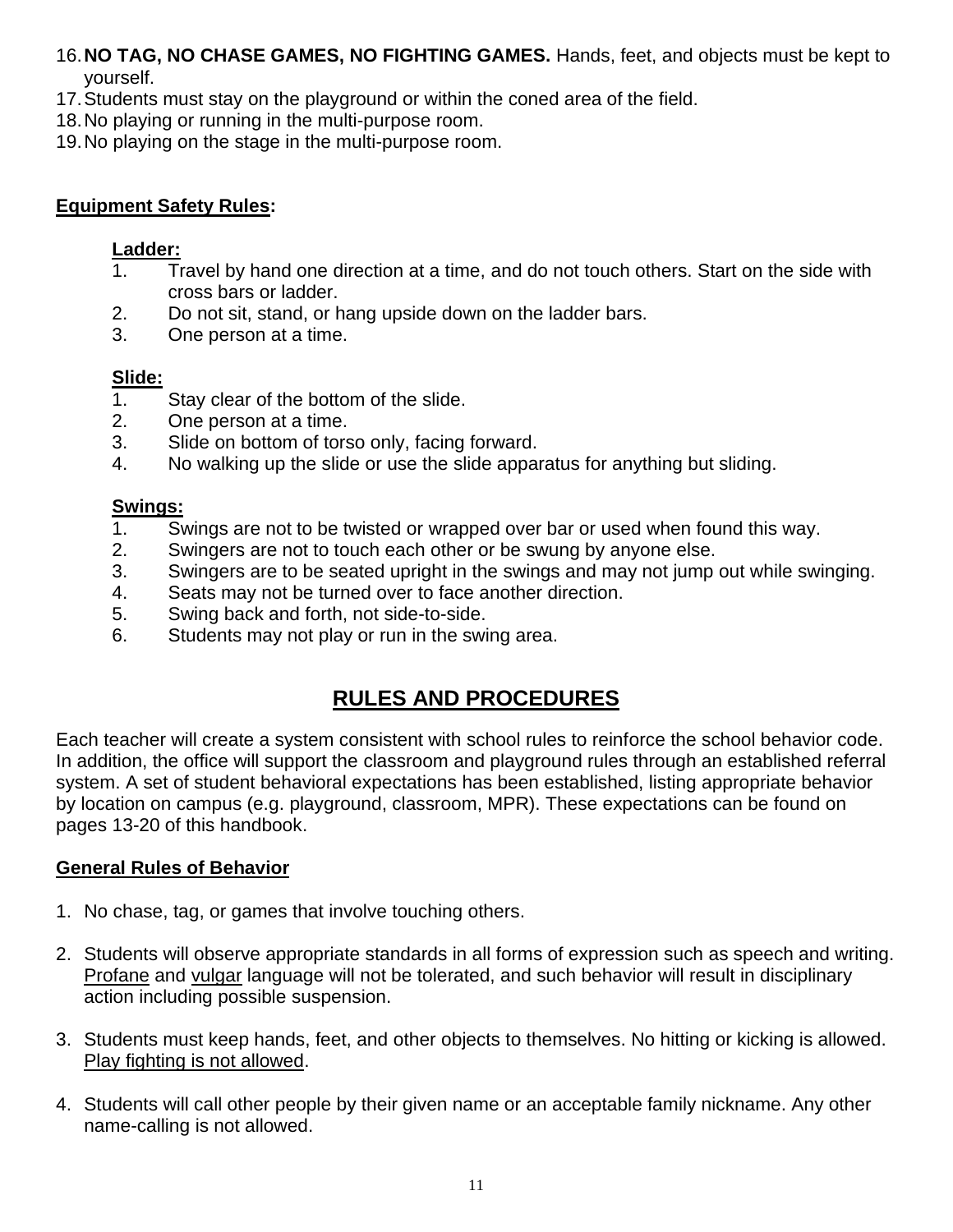- 5. Gum, seeds, and nuts in shells are not allowed at school except at designated school activities.
- 6. Orderly behavior in corridors and near buildings is mandatory and vital to the safety of students and the smooth functioning of school.
- 7. Students should walk on sidewalks, not on grass areas.
- 8. Sitting, swinging, or leaning on railings outside of classroom is prohibited.
- 9. Good behavior is required at all functions held at the school including activities scheduled at night or on weekends. Standards and regulations are the same as those during school hours. The dress code will be observed as well.
- 10.Students will use school equipment with permission of a teacher and only for the purpose for which it is intended.
- 11.Possession of any substance, object or container (e.g. glass container, aerosol cans) dangerous to the health, safety or welfare of students, is forbidden on school grounds, buses and at bus stops.
- 12.Students may not loiter in or around the restrooms, and students should always flush the toilets. Causing damage to the restroom may result in suspension.
- 13.Toys should not be brought to school unless it is a designated share day or specifically deemed permissible by administration, and then these toys should only be used during designated times and in designated locations.
- 14.Selling of items between students is not allowed.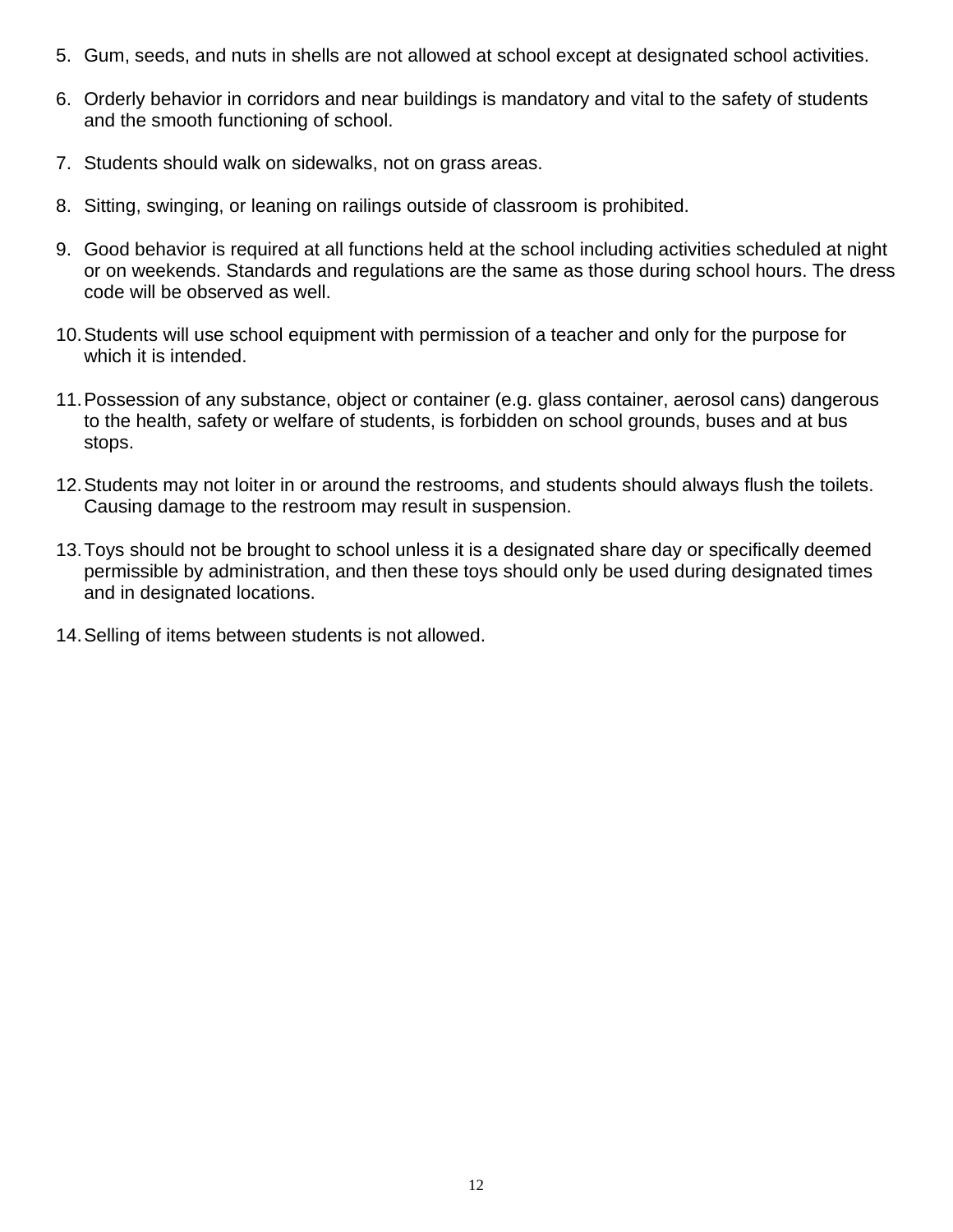# **Campus Expectations**

| Be<br>Respectful                                     | Be<br>Responsible                                     | Be<br>Safe                                                                                  |
|------------------------------------------------------|-------------------------------------------------------|---------------------------------------------------------------------------------------------|
| of others, yourself, and the<br>campus at all times. | Playground games are<br>played on the<br>playground.  | <b>KAHFOOTY!</b><br>(Keep all hands, feet,<br>other objects to yourself)                    |
| Walk quietly past<br>classrooms.                     | Keep all food and drink<br>items at the lunch tables. | G.R.O.W.<br>(Grass Running Only<br>Walk everywhere else)                                    |
| Listen and follow all<br>directions from adults.     | Report any issues to an<br>adult.                     | Be in areas with adult<br>supervision only.<br>Before school, head<br>straight to blacktop. |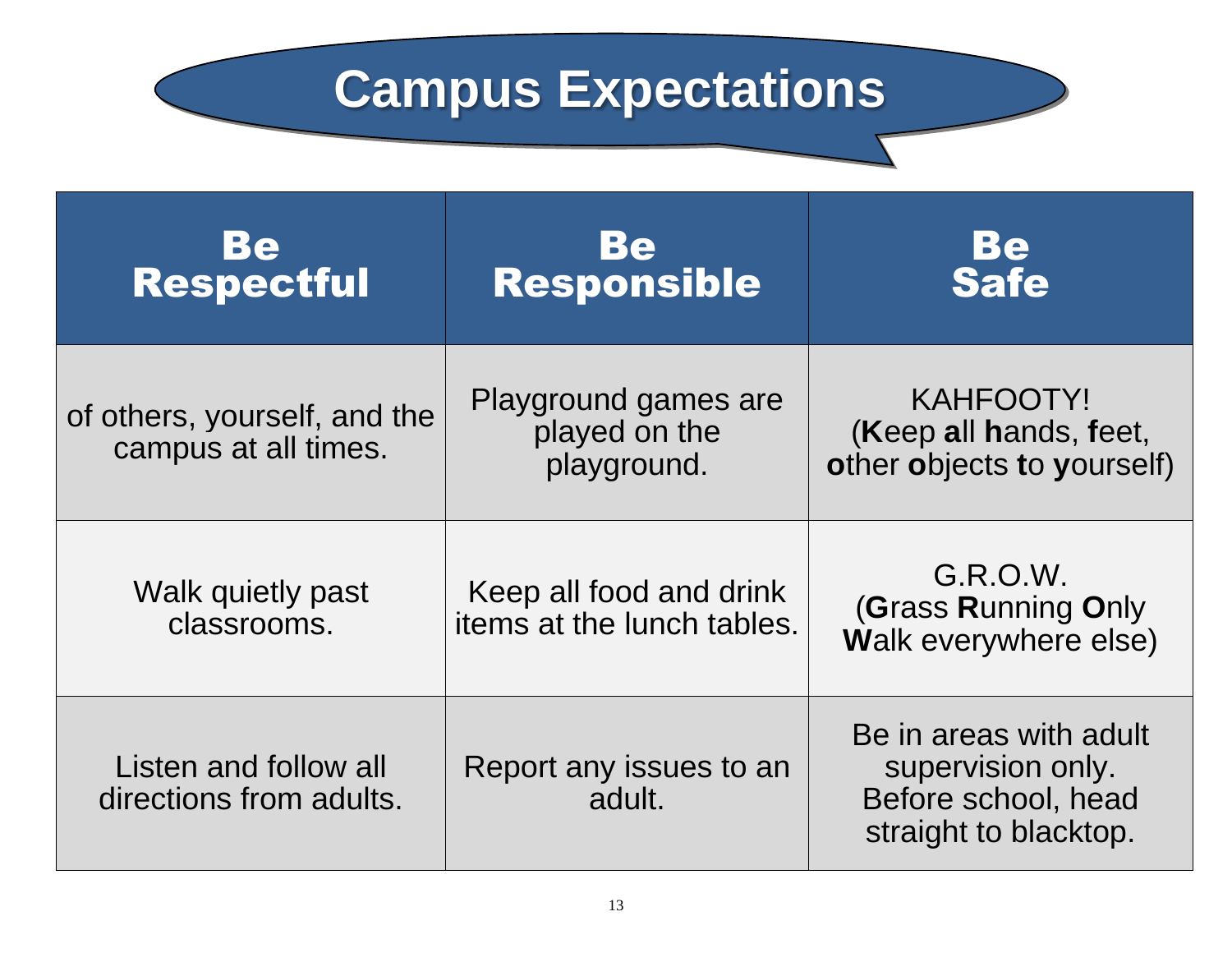# **Classroom Expectations**

| Be<br>Respectful                                                               | Be<br>Responsible                                            | Be<br>Safe                                                                  |
|--------------------------------------------------------------------------------|--------------------------------------------------------------|-----------------------------------------------------------------------------|
| Raise your hand /<br>No speaking when the<br>teacher or others are<br>talking. | Complete assignments<br>on time (classwork and<br>homework). | <b>KAHFOOTY!</b><br>(Keep all hands, feet,<br>other objects to yourself)    |
| Be an "active" listener –<br>look at the speaker.                              | Come prepared for class<br>and stay on task.                 | Walk at all times.                                                          |
| Treat classroom supplies<br>like treasures.                                    | Ask for help if you<br>need it.                              | Keep all four chair legs on<br>the floor, and always push<br>in your chair. |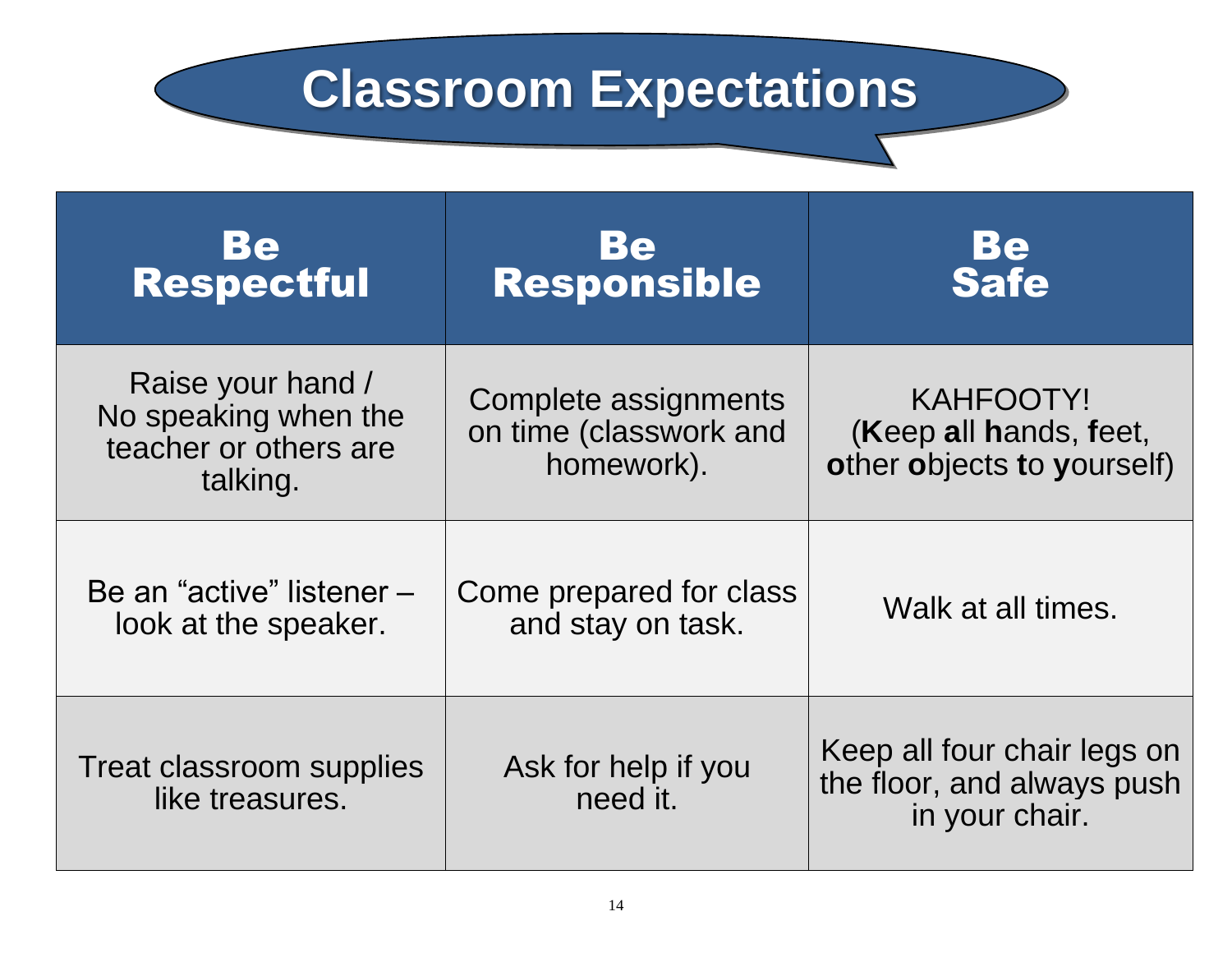# **Computer Lab**

**Experimental** 

| Be<br>Respectful                                           | Be<br>Responsible                                            | Be<br>Safe                                                                                           |
|------------------------------------------------------------|--------------------------------------------------------------|------------------------------------------------------------------------------------------------------|
| Be gentle with<br>headphones.                              | Make sure your hands<br>are clean.                           | KAHFOOTY!<br>Keep all hands, feet,<br>other objects to yourself)<br>and touch only your<br>computer. |
| Use "inside" voices.                                       | Listen to and follow<br>directions from the<br>teacher.      | No food or drinks in the<br>computer lab.                                                            |
| Do not change any<br>settings or icons on the<br>computer. | Make sure computer<br>area is clean, neat, and<br>organized. | Keep all four chair legs on<br>the floor, and always<br>push in your chair.                          |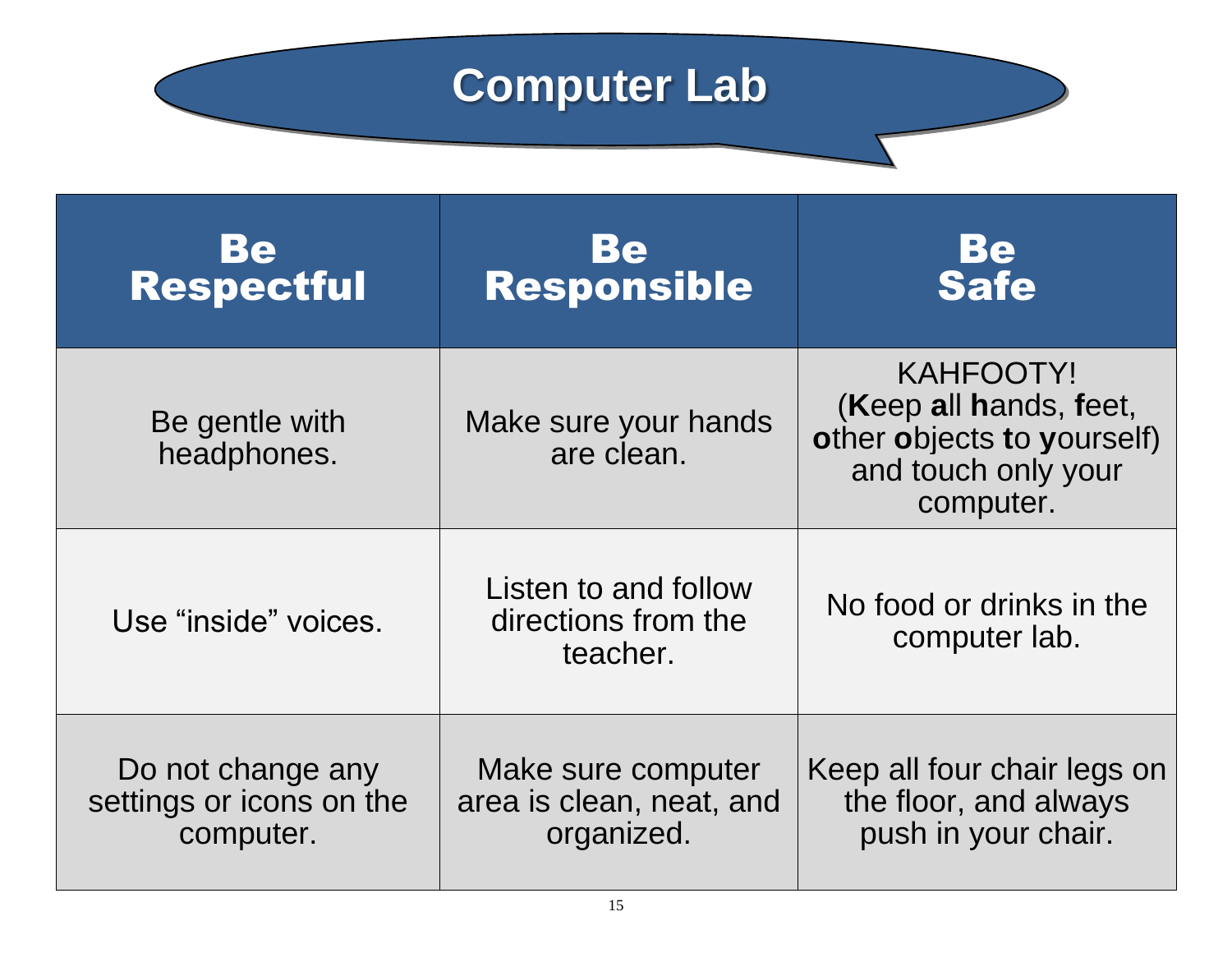# **Library Expectations**

| Be<br><b>Respectful</b>          | <b>Be</b><br><b>Responsible</b>                        | Be<br>Safe                                                                  |
|----------------------------------|--------------------------------------------------------|-----------------------------------------------------------------------------|
| Follow all directions.           | Return books on time<br>and keep the library<br>clean. | KAHFOOTY!<br>(Keep all hands, feet,<br>other objects to yourself)           |
| Use "inside" voices.             | Treat all books gently.                                | Walk at all times.                                                          |
| Recommend a book to a<br>friend! | Report any damaged<br>books.                           | Keep all four chair legs on<br>the floor, and always<br>push in your chair. |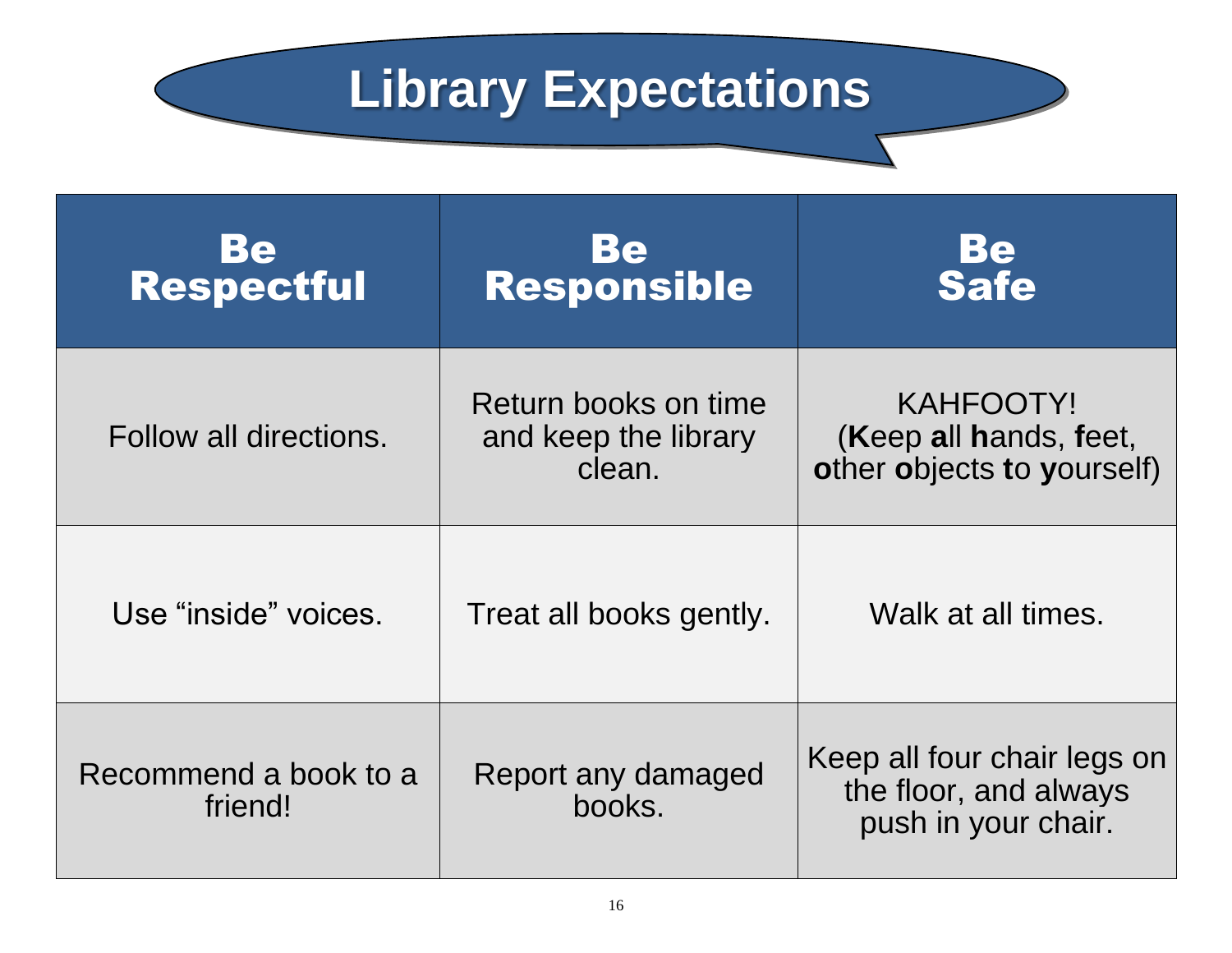# **Lunch Line**

**Expectations**

| Bel<br><b>Respectful</b>       | Be<br><b>Responsible</b>   | Be<br>Safe                                                               |
|--------------------------------|----------------------------|--------------------------------------------------------------------------|
| Keep the line moving.          | Know your<br>lunch number. | <b>KAHFOOTY!</b><br>(Keep all hands, feet,<br>other objects to yourself) |
| Listen to the<br>campus aides. | Face forward in line.      | Walk at all times.                                                       |
| Use "inside" voices.           | Touch it,<br>you take it.  | Report lunch spills.                                                     |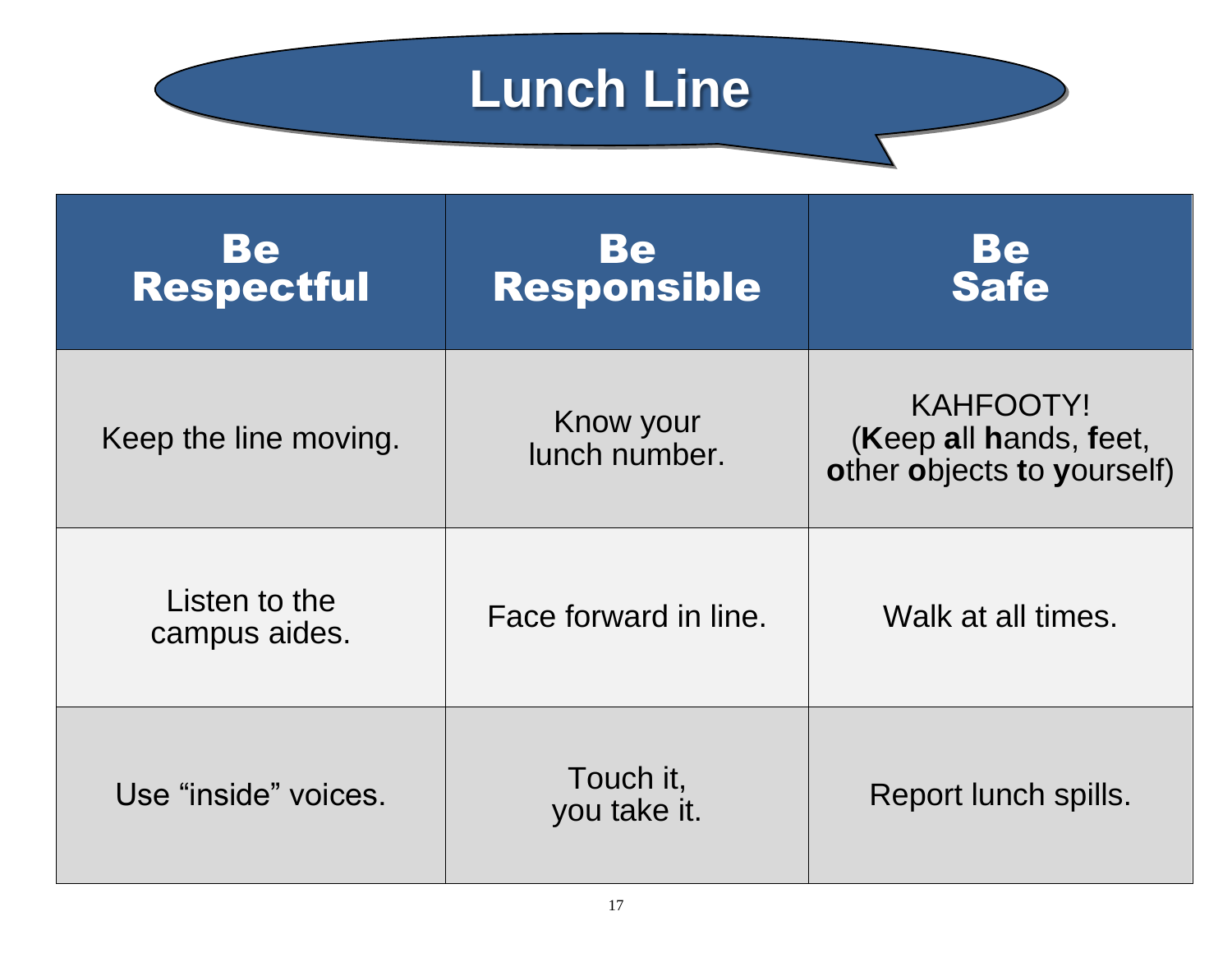# **MPR Expectations**

| Be<br><b>Respectful</b>                               | <b>Be</b><br><b>Responsible</b>                        | Be<br>Safe                                                        |
|-------------------------------------------------------|--------------------------------------------------------|-------------------------------------------------------------------|
| Listen to instructions.                               | Sit on your bottom so<br>others behind you can<br>see. | KAHFOOTY!<br>(Keep all hands, feet,<br>other objects to yourself) |
| Clap and cheer<br>appropriately during<br>assemblies. | Face the front during<br>assemblies.                   | Walk at all times.                                                |
| Talk at appropriate times<br>and use "inside" voices. | Arrive on time.                                        | Give each other personal<br>space.                                |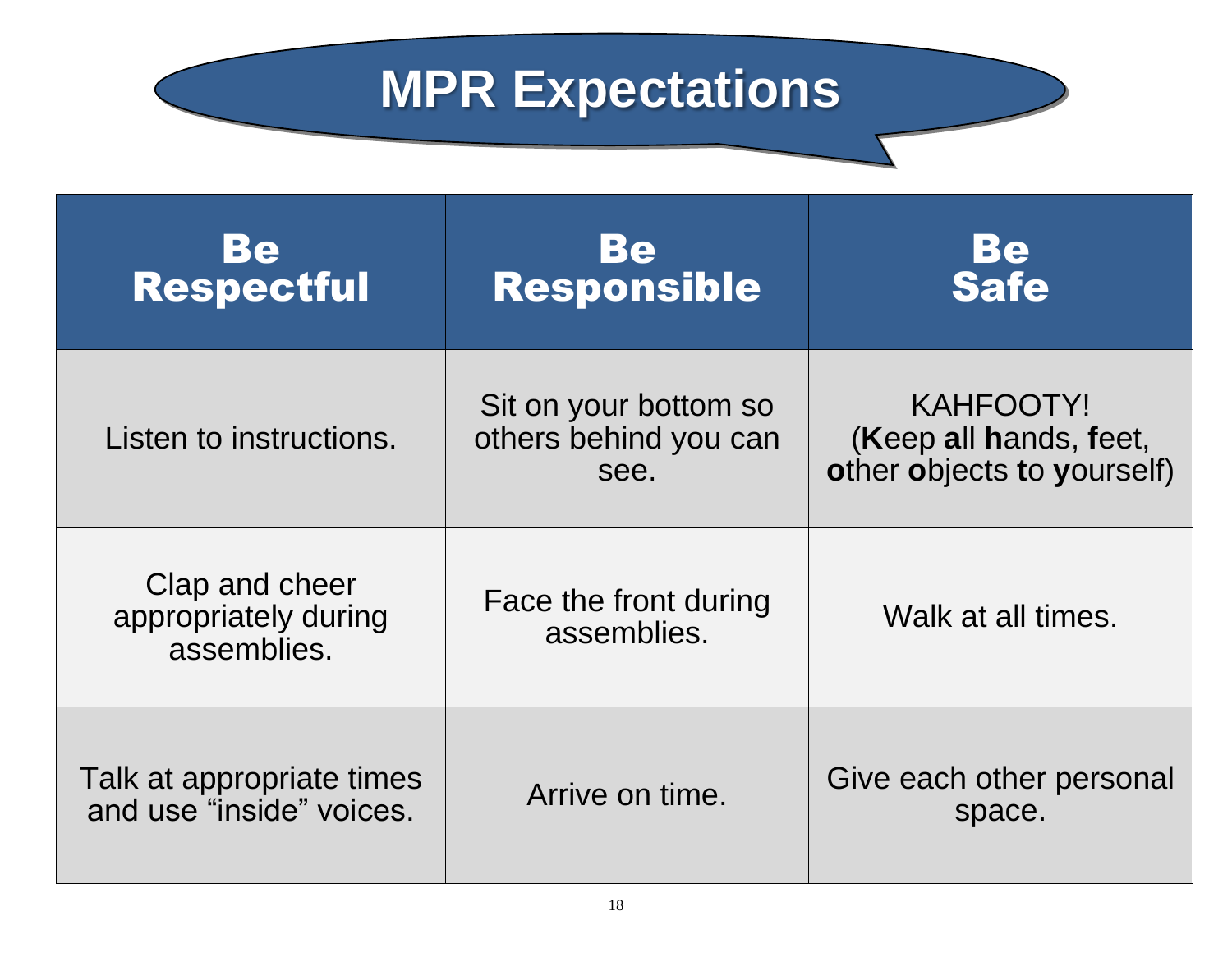# **Playground Expectations**

| <b>Be</b><br>Respectful                     | Be<br>Responsible                                   | Be<br>Safe                                                               |
|---------------------------------------------|-----------------------------------------------------|--------------------------------------------------------------------------|
| Treat the playground<br>equipment nicely.   | Be in the right place at<br>the right time.         | <b>KAHFOOTY!</b><br>(Keep all hands, feet,<br>other objects to yourself) |
| Respect others as they<br>learn a new game. | Keep all food and drink<br>items at the lunch area. | No tag<br>No chase<br>No play fighting                                   |
| Wait patiently for<br>your turn.            | Report any safety issues<br>to an adult.            | Follow all directions from<br>the campus aides.                          |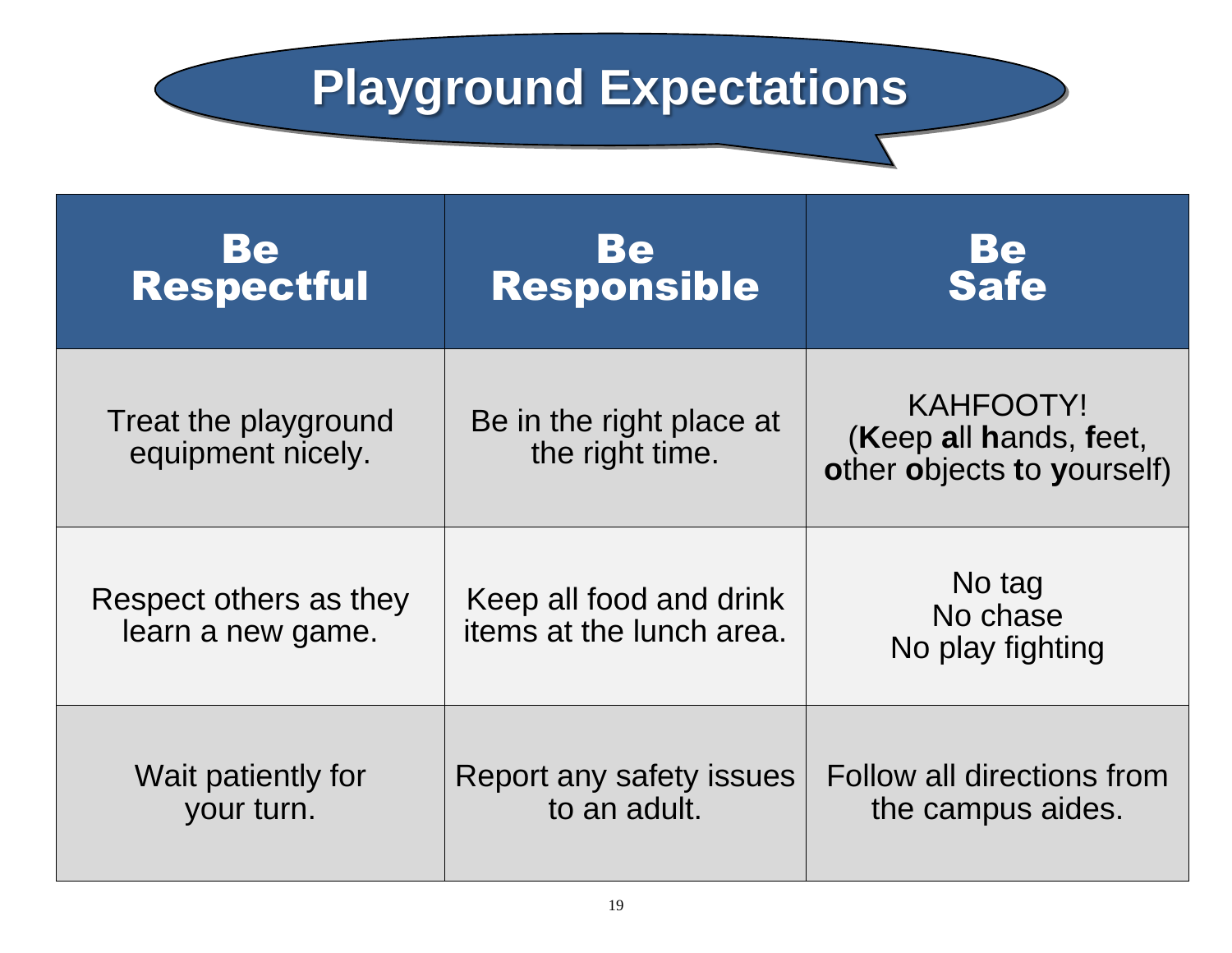# **Restroom Expectations**

| Be<br>Respectful                                   | <b>Be</b><br>Responsible                        | Be<br>Safe                                                        |
|----------------------------------------------------|-------------------------------------------------|-------------------------------------------------------------------|
| of others, yourself, and<br>the restroom facility. | Restroom business only.                         | KAHFOOTY!<br>(Keep all hands, feet,<br>other objects to yourself) |
| Use "inside" voices.                               | Keep all food and drink<br>items at the tables. | Walk to and from the<br>restroom.                                 |
| Wait patiently for<br>your turn.                   | Report any issues<br>to an adult.               | Wash your hands.                                                  |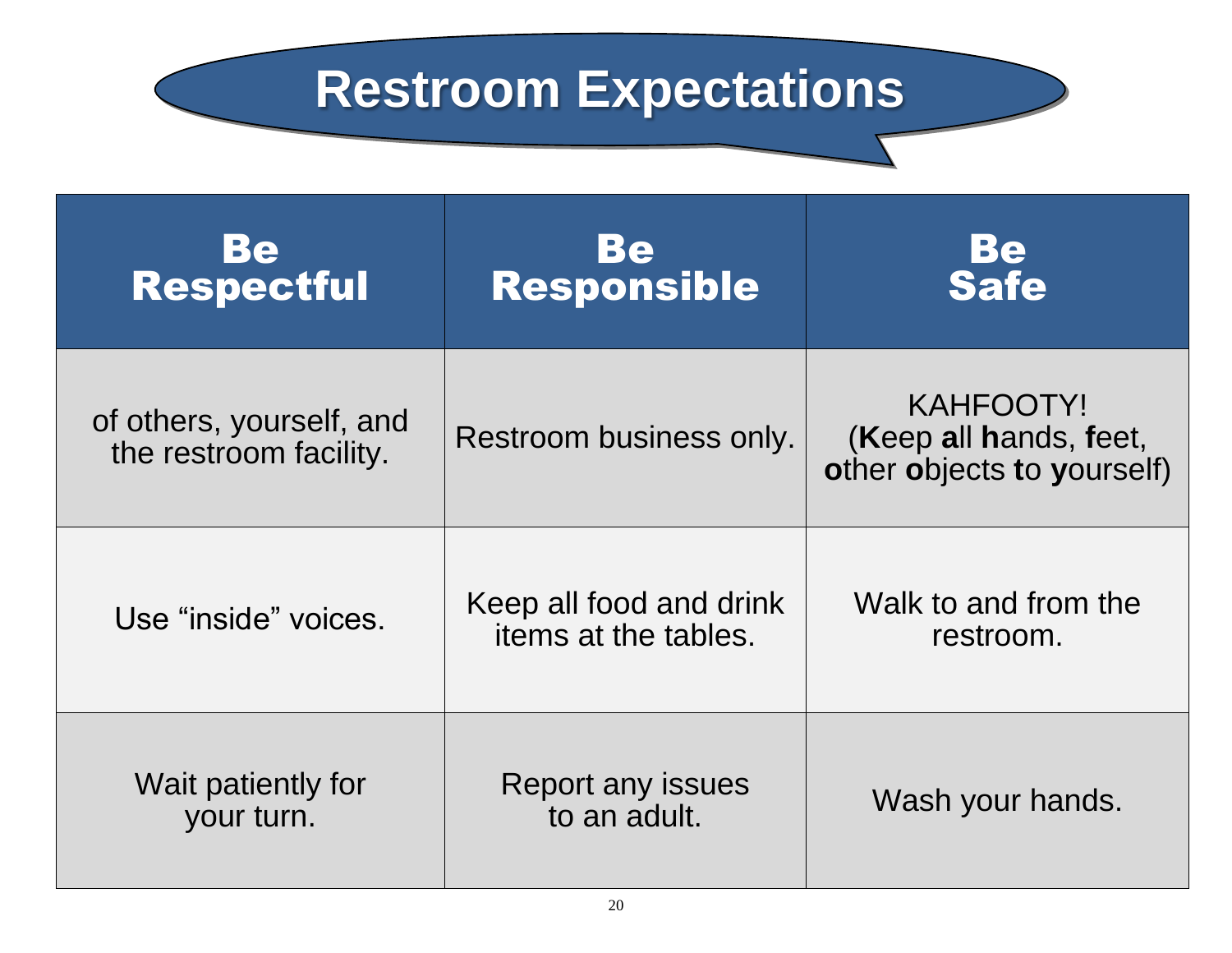# **DISCIPLINE POLICY**

### **Awards for Good Behavior**

Students who demonstrate appropriate, positive school behavior will be recognized on a daily, weekly, and/or monthly basis, in the classroom and/or at school assemblies.

### **Discipline**

It is expected that individual students will assume responsibility for self-discipline in accordance with the expectations previously listed. However, when violations do occur, discipline will be administered in order to correct disruptive behavior, to protect other students, school employees or property, and/or to maintain a positive learning environment.

Student discipline shall be administered fairly and equitably after a careful assessment of the circumstances of each case. Factors to be considered include:

- 1. The seriousness of the offense
- 2. The student's age
- 3. The frequency of misconduct
- 4. The student's attitude
- 5. The potential effect of the misconduct on the school environment

Students who have not followed the rules of the classroom or school behavior expectations may sometimes receive a referral stating the infraction(s). If so, they must return it signed by their parent/guardian the next day to avoid receiving an additional consequence. It is the student's responsibility to give the referral to the parent/guardian, discuss the situation with their parent or guardian, and return it signed.

### **Possible Reasons for Discipline Referrals:**

- 1. Not adhering to the student behavioral expectations listed above.
- 2. Truancy from school/class/class activity
- 3. Habitually unprepared for class (books, materials, homework)
- 4. Chronic refusal to do class work
- 5. Leaving supervised areas
- 6. Disrespectful to staff members/students
- 7. Disruption of class
- 8. Defiance of authority
- 9. Profanity or vulgarity/offensive act
- 10.Fighting, kicking, hitting, pushing
- 11.Defacing or destroying school property/private property
- 12.Infraction of school rules
- 13.Use of electronic device (e.g. cell phone) during instructional time

### **Possible Consequences:**

- 1. Parent/teacher and/or principal conferences
- 2. Loss of privileges
- 3. Behavior referral resulting in detention during morning recess and/or lunch recess
- 4. Campus beautification option
- 5. Restitution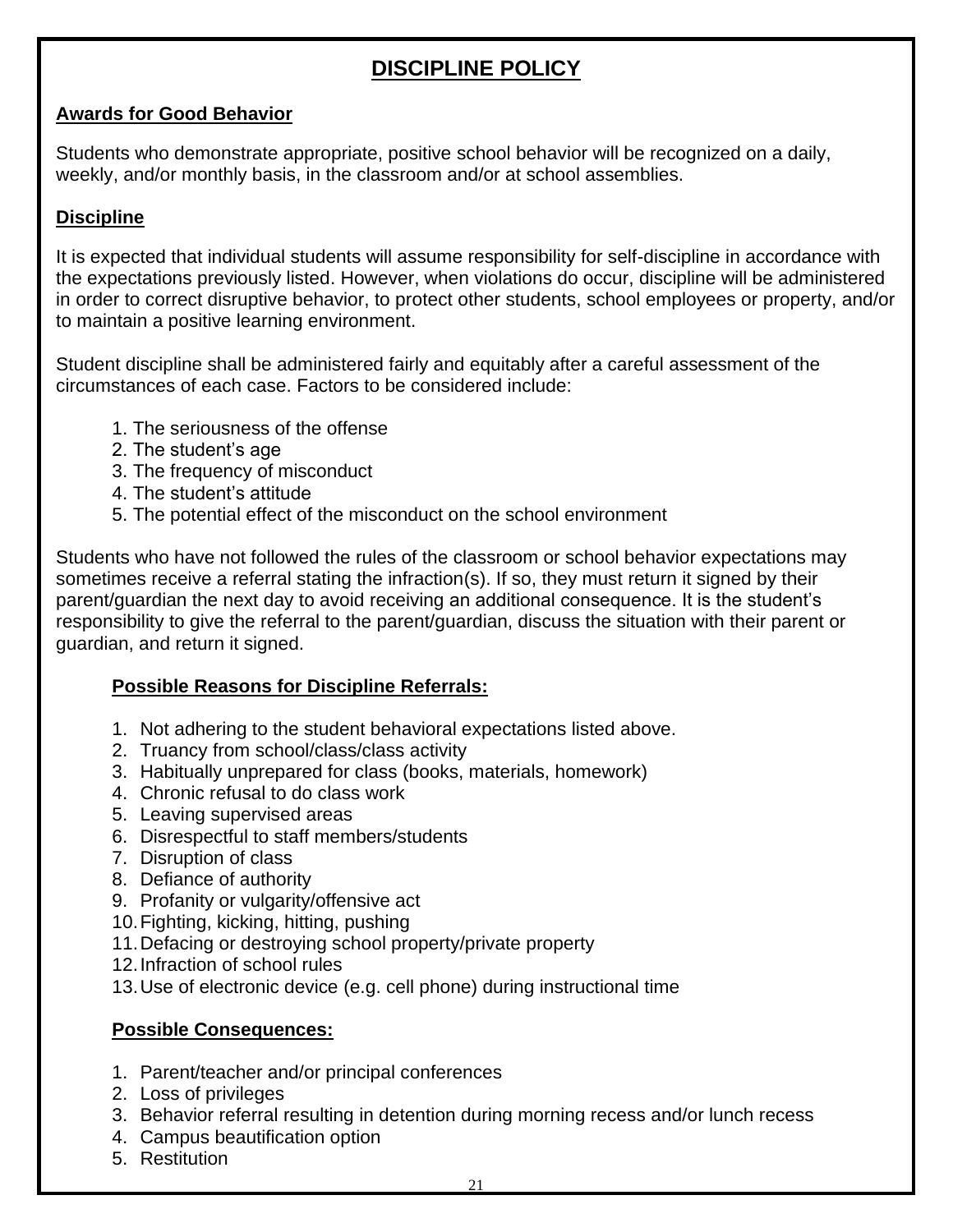- 6. Suspension
- 7. Referral to Administrative Hearing Panel with recommendation for expulsion.

**SUSPENSION OR EXPULSION OF PUPILS**: (E. C. 48900) A teacher may suspend a pupil from class for the day and the day following, or a principal or his designee may suspend a pupil from school for not more than five (5) days for a "good cause". A teacher shall ask the parent or guardian of the pupil to attend a conference, and if the teacher or guardian REQUEST, a school administrator shall attend such conference. The principal who suspends a pupil SHALL NOTIFY IN WRITING the parent or guardian of such suspension. Incident for suspension under Education Code 48900:

- (a1) Caused, attempted to cause, or threatened to cause physical injury to another person; or
- (a2) Willfully used violence on the person of another, except in self-defense.
- (b) Possessed, sold or otherwise furnished any firearm, knife, explosive or other dangerous object.
- (c) Possessed, used, sold or otherwise furnished or been under the influence of any controlled substance, alcoholic beverage or intoxicant of any kind.
- (d) Offered or arranged or negotiated to see any controlled substance, alcoholic beverage or intoxicant of any kind and then sold, delivered or otherwise furnished to any person another liquid, substance or material and represented the liquid substance or material as a controlled substance, alcoholic beverage or intoxicant.
- (e) Committed robbery or extortion.
- (f) Caused or attempted to cause damage to school property, or private property.
- (g) Stole or attempted to steal school property, or private property.
- (h) Possessed or used tobacco.
- (i) Committed an obscene act, or engaged in habitual profanity or vulgarity.
- (j) Unlawful possession of, or unlawfully offered, arranged, or negotiated to sell any drug paraphernalia.
- (k) Disrupted school activities, or willfully defied the authority of school personnel.
- (l) Knowingly received stolen school property or private property.
- (m) Possessed an imitation firearm (Reasonable person concludes replica is a firearm.)
- (n) Committed or attempted to commit sexual assault or sexual battery (as defined in Section 261, 266c, 286, 288, 288a, 289, 243.4 of the Penal Code).
- (o) Harassed, threatened or intimidated a pupil who is a complaining witness or witness in a school disciplinary proceeding (for the purpose of preventing that pupil from being a witness/retaliation for being a witness/retaliation for being a witness).
- (q) Aiding and abetting a fight or assault.
- (.2) Education Code 48900.2, Committed Sexual Harassment (Grades 4 12)
- (.3) Education Code 48900.3, Caused, attempted to cause, threatened to cause or participated in an act of hate violence (grades  $4 - 12$ ).
- (.4) Education Code 48900.4, Intentionally engaged in harassment, threats or intimidation directed against a pupil or group of pupils. (Grades 4 –12)
- (.7) Education Code 48900.7, Terroristic threats against school officials or school property, or both.

A student can be suspended and/or expelled for the following reasons: 48900.2 Committed Sexual Harassment, 48900.3 Participated in an Act of Hate Violence, 48000.4 Engaged in Creating an Intimidating or Hostile Educational Environment (these do not apply to K-3 students). A pupil may be suspended or expelled for acts which are enumerated in Education Code 48900 and related to school activity of attendance which occur at any time including but not limited to (1) while on school grounds,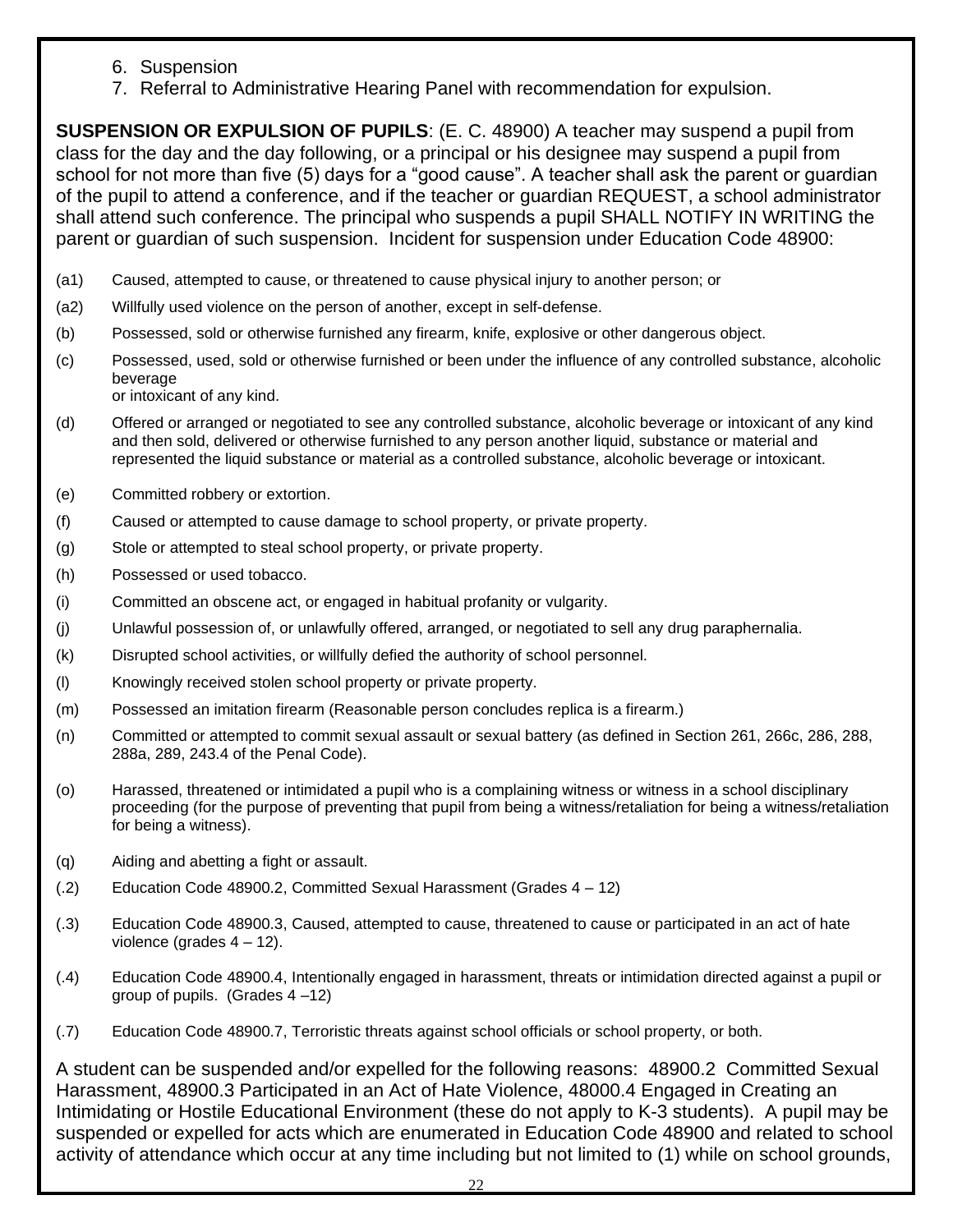(2) while going to or coming from school, (3) during the lunch period, whether on or off campus, (4) during, or while going to or coming from school sponsored activity or (5) made terroristic threats against school official, school property or both.

### **SAFE SCHOOLS:**

(e. c. 48900) Murrieta Valley Unified School District embraces a philosophy of safe schools with regard to expellable offenses related to drugs, alcohol and dangerous objects. The "Safe Schools" philosophy is defined to mean that students who are found in violation of Education Code Section 48900, subsections (b), (c) and (d) under certain conditions may be expelled on the first offense. It is within the authority of the Governing Board to recommend rehabilitative programs as part of the readmission requirements.

### **EXPULSION IS MANDATED UPON THE FIRST OFFENSE FOR VIOLATION OF THE PROVISION OF EDUCATION CODE SECTIONS 48915(C)(1), (2), (3) AND (4) WHICH ARE:**

- (1) Possessing, selling or otherwise furnishing a firearm;
- (2) Brandishing a knife at another person
- (3) Unlawfully selling a controlled substance; and
- (4) Committing or attempting to commit a sexual assault.

### **EXPULSION CAN BE RECOMMENDED ON A FIRST OFFENSE FOR ANY VIOLATION OF EDUCATION CODE 48900 B, C, D:**

- Using, possessing, selling, furnishing or being under the influence of any controlled substance (illegal drugs or alcoholic beverage) or intoxicant of any kind.
- Possessing, selling or otherwise furnishing any firearm, knife, explosive or other dangerous object.

# **THESE REGULATIONS APPLY TO STUDENTS IN THE FOLLOWING SITUATIONS:**

- (1) On school grounds (this includes the parking lot as well as vehicles on school property);
- (2) Going to or coming from school;
- (3) On lunch break, whether on or off campus; and/or
- (4) At, going to, or coming from a school-sponsored activity.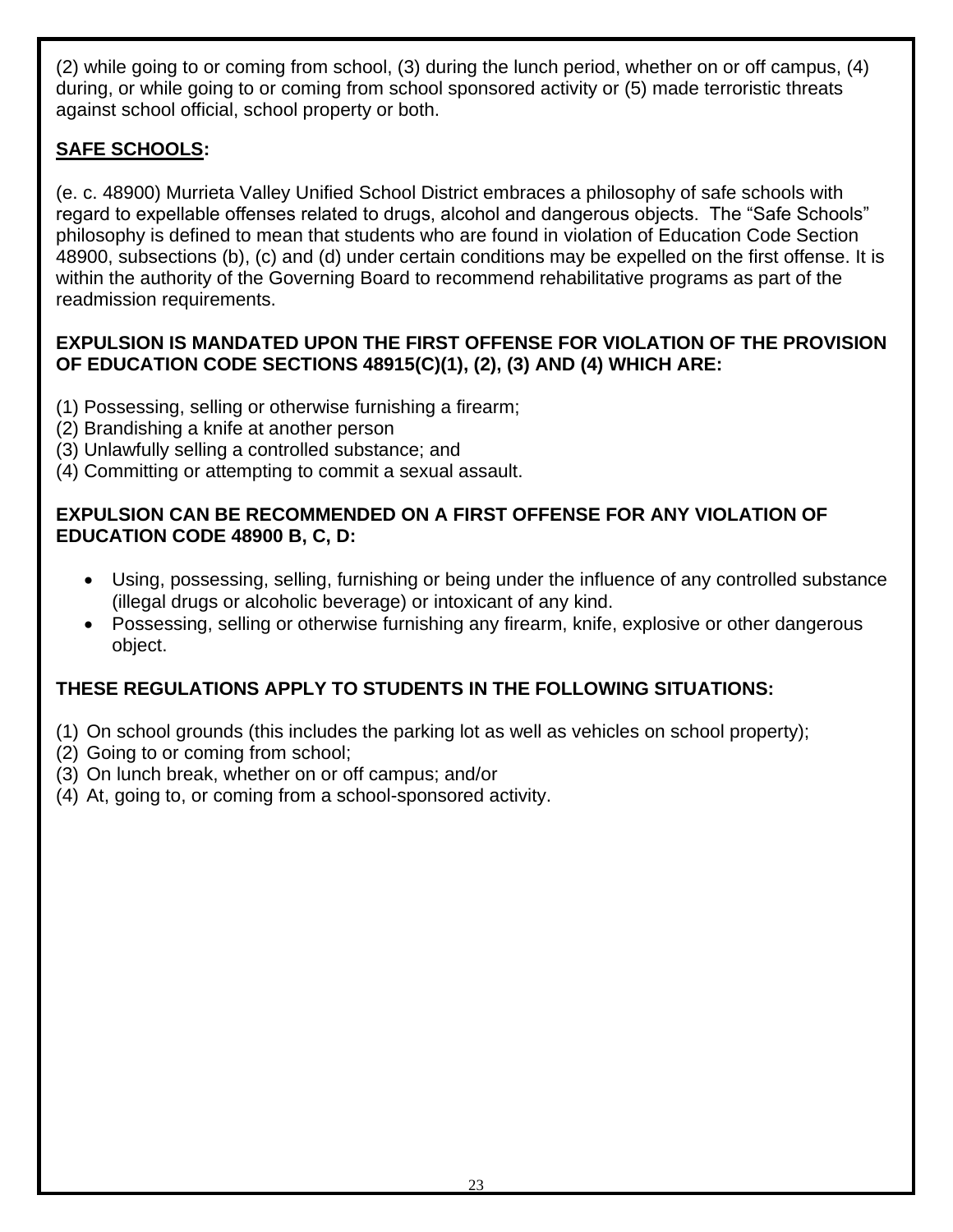# **HOMEWORK POLICY**

Homework is defined as an assignment that reinforces a subject that has already been introduced. Homework is completed outside of class time.

### **Goals of Homework**

- Extension or reinforcement of classroom learning
- Aide in the mastery of skills
- Improvement in reading comprehension
- Enabling students to make up work missed due to excused absences, including suspensions

### **Time**

Although the district recognizes that quality is more important than quantity, the following guidelines related to time are suggested:

Grades 1-3: 10-30 minutes up to 4 days per week

Grades 4-5: 30-60 minutes up to 4 days per week

Homework assignments are to reflect the same high standards of legibility, neatness, content, and completeness as expected in the classroom.

### **Responsibilities**

Student:

- Listen to directions and ensure that assignments are understood before leaving school.
- Take home all materials available from school, which are needed to complete assignments.
- Take proper care of schoolbooks and equipment and return them in good condition.
- Complete all assignments according to school standards and turn them in on time.
- Make up work missed due to excused absences from school, including suspensions.
- Communicate any specific problems with teacher or parent.

### Parent:

- Establish a daily homework routine.
- Provide a place where your child can work productively.
- Assist in the acquisition of basic resources; contact your child's teacher if help is needed in obtaining materials.
- Regularly review homework to see that it is neat and complete.
- Maintain regular communication with the teacher.
- Encourage and support your child.

### Teacher:

- Send written directions when appropriate
- Collect and record homework on a daily/weekly basis.

# **REPORT CARDS / PROGRESS REPORTS**

Report cards and progress reports will be issued two times each during the year. Progress reports will be issued in October (parent conferences) and March (before Spring Break), and report cards will be issued at the end of each semester (before Winter Break and at the end of the school year).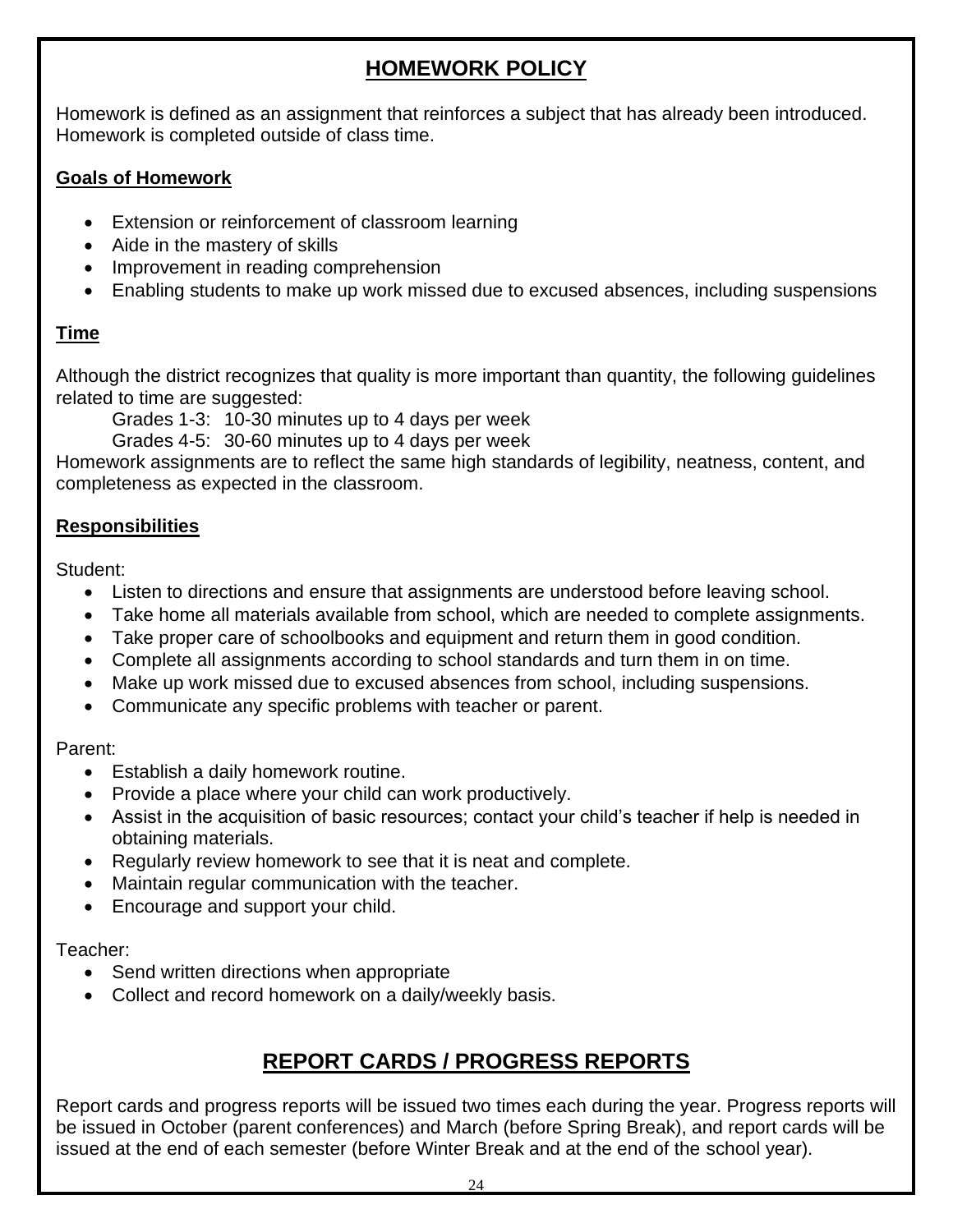# **ELECTRONIC DEVICES**

Electronic devices such as iPods, iPads, or handheld gaming systems should not be brought to school, unless the teacher or principal has approved the use of such devices for instructional purposes under direct teacher supervision. If a student chooses to bring a cell phone to school, it should be turned off and put away during the school day (not simply on vibrate), unless it is being used for instructional purposes under direct teacher supervision. Students who bring cell phones or other electronic devices to school do so at their own risk, as the school does not have staffing to investigate or be responsible for loss or theft of any electronic devices. Alta Murrieta is not responsible for loss/theft/damage of personal electronic devices. When electronic devices are found to be disruptive to the learning environment, they may be confiscated. The first time an electronic device is confiscated, the student may pick up the device from the office at the end of the day. On a second offense, the device must be picked up by a parent/guardian.

# **INCLEMENT WEATHER**

### **Rain/Flood:**

**Bus Riders:** If buses cannot run in your area, bus riders will be kept in a covered area or room until they are picked up by a parent/guardian.

**Walkers/Bike Riders:** If a student's walk or bike ride home is deemed unsafe due to heavy rain, the student will be kept indoors and can be picked up by a parent/guardian. During light rain, students will be allowed to walk or ride home.

Parents should contact the school (696-1403) or Transportation Department (696-1600 ext. 1168) with questions.

### **Heat**: All classrooms are air-conditioned.

- Students may eat indoors.
- Students are allowed to sit in shaded areas or remain in the MPR during recess and at lunch.
- During excessive heat (97° and above), "inclement weather" with no outside play will be called.

# **INJURY / ILLNESS / MEDICATION**

If a student becomes ill or injured, he/she should immediately notify the teacher or aide for permission to go to the health office. Under no circumstances should a student go home without the knowledge of the teacher or school office.

### **Students may not have any medication (prescription or over-the-counter) in their possession.**

If a student requires medication(s) at school, the parent/guardian **must**:

- submit a signed statement from the physician, who shall indicate the medication, methods, amount and schedules for medication and,

- sign a form authorizing school personnel to give the medication in the dosage prescribed by the physician.

Medication will not be dispersed unless they are brought to school in the original container. Please contact the school health technician or district nurse if you have any questions.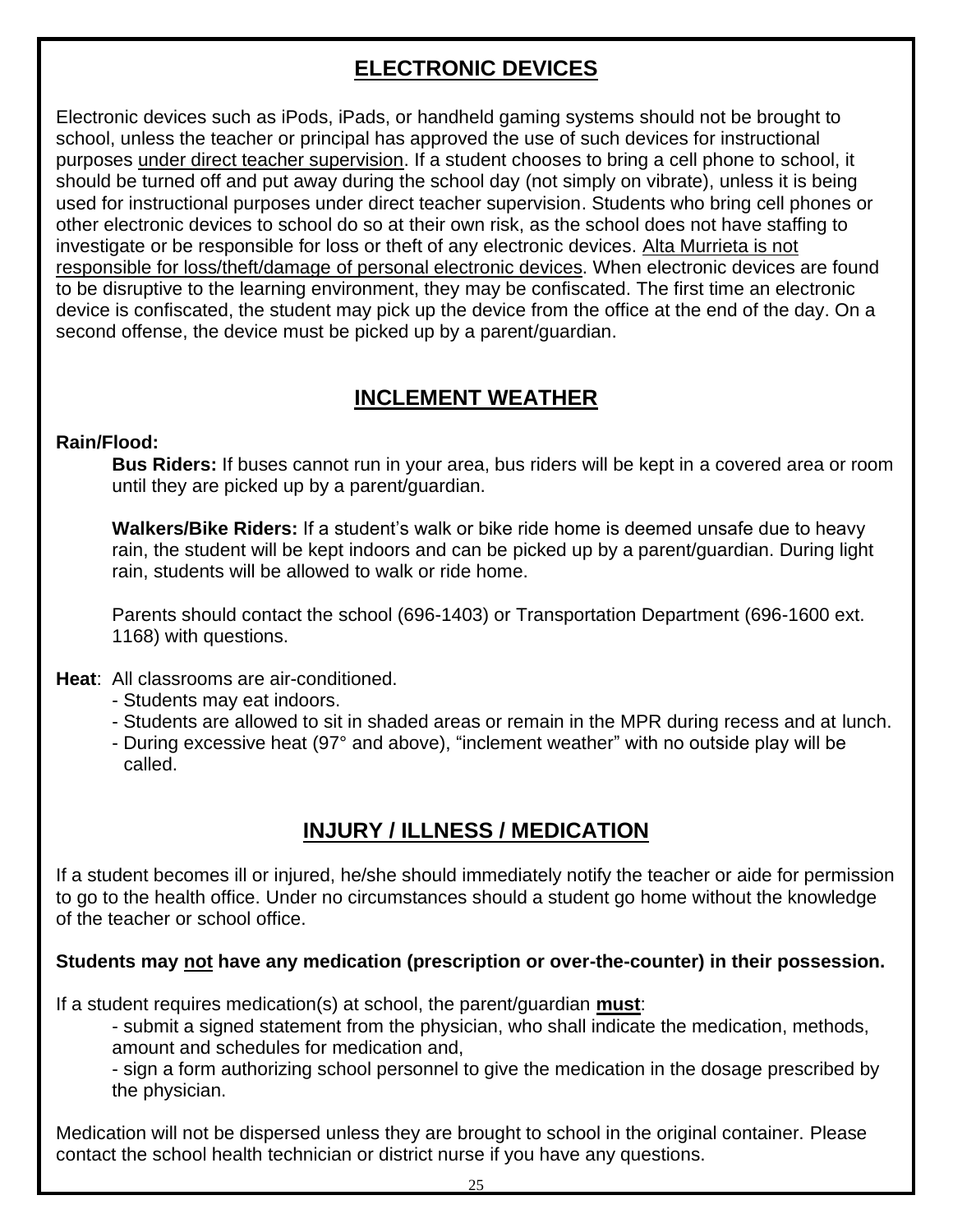# **INSURANCE (STUDENT)**

Since the Murrieta Valley Unified School District does not provide accident medical insurance for school-related injuries, it makes available a variety of affordable insurance plans to help you in the event of an accident and urges you to purchase the plan that best fits your needs. Brochures are available in the school office.

### **LOST AND FOUND**

Students who find objects must turn them in to the school office. Jewelry, money, keys and other small items are kept in the school office. Money found and turned in to the school office will, if left unclaimed for two weeks, be returned to the finding student. Other lost and found items will be placed in the Lost and Found and donated to a worthy cause at the end of each semester. **Please label items with your child's full name. This helps us return lost items to students.**

# **CAFETERIA**

For the 2022-2023 school year, meals will be available to students at no cost. If students wish to purchase a second meal or a la carte items, no charging (borrowing of funds) will be allowed – students must have funds available to purchase these items.

If you'd like to add money to your child's account to purchase a la carte items such as milk or water, you can do so at [www.myschoolbucks.com.](http://www.myschoolbucks.com/) Parents can also put the money in an envelope and write the student's name, room number and lunch I.D. number (if known) on the envelope. Students can drop the envelope off in the cafeteria or office before school starts.

For more information including menus, pricing, nutritional information, and free/reduced meal applications, please visit the Nutrition Services website at [www.murrietaschoolnutrition.com.](http://www.murrietaschoolnutrition.com/)

### **Behavior**

Please observe common rules for cleanliness and tidiness at the lunch tables:

- 1. Sit at the table properly.
- 2. Do not shout or create a disruption.
- 3. Do not take, trade, or share lunches.
- 4. Discard trash in proper containers.
- 5. Eat ONLY in designated areas.
- 6. Commercial delivery of food to the school is prohibited unless authorized by the principal.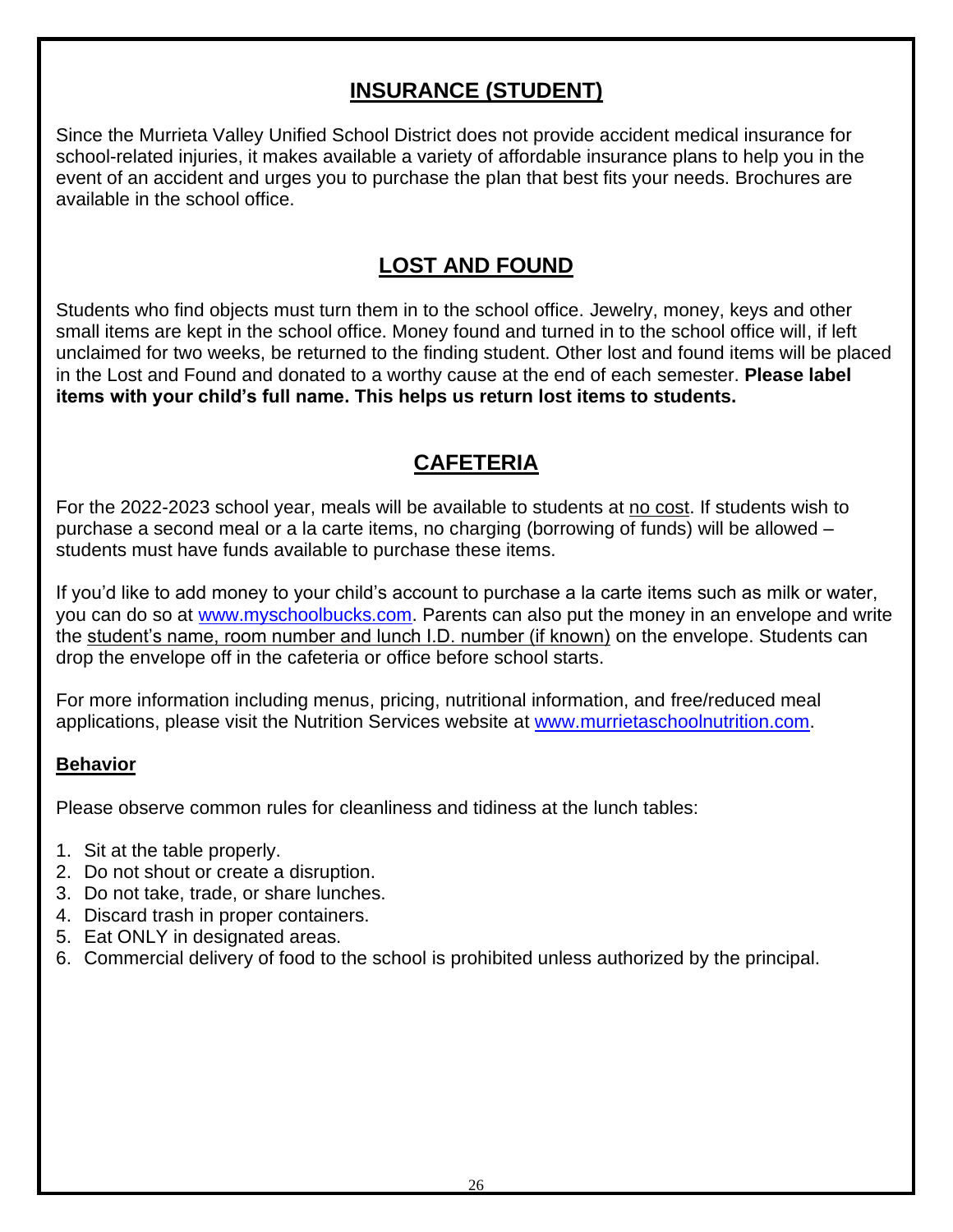# **PARENT TEACHER ASSOCIATION (PTA)**

Alta Murrieta Elementary School has a Parent Teacher Association (PTA). This organization plans and organizes a multitude of programs for students each year. Programs include assemblies, Red Ribbon Week, fundraisers, Family Fun Nights, office staff support, as well as many other programs.

All parents are welcome and encouraged to volunteer to help with these events. You can contact the PTA president by leaving a message at the school office or via email at [altamurrietapta@gmail.com.](mailto:altamurrietapta@gmail.com)

# **SCHOOL SITE COUNCIL (SSC)**

The School Site Council is comprised of five (5) parent volunteers, three (3) teachers, one (1) classified staff member, and the principal. This team oversees the Single Plan for Student Achievement (SPSA). The School Site Council meets on a regular basis to review site plans and budget issues.

# **SEXUAL HARASSMENT**

(E.C.200-240, 212.5, 231.5 & 230, 48980(g) P.P. 5145.7 states: The Murrieta Valley Unified School District is committed to a work and educational environment in which all individuals are treated with respect and dignity. Each individual has the right to work and learn in a professional atmosphere that promotes equal employment and educational opportunity, and is free from discriminatory practices. Sexual harassment is a violation of Title IX of the Education Amendment Act of 1972, Title VII of the Civil Rights Act of 1964 and California Educational Code. Therefore, the District strongly condemns, opposes and prohibits sexual harassment of individuals, whether verbal, physical or environment by anyone. Any employee who violates this policy will be subject to discipline, up to and including termination, and any students who violates this policy will be subject to discipline up to and including expulsion. As used in this policy and regulation, "sexual harassment" means unwelcome sexual advances, requests for sexual favors, and other verbal, visual, or physical conduct of sexual nature, made by someone from or in the work or educational setting, under any of the following conditions:

- (a) Submissions to the conduct is explicitly or implicitly made a term of a condition of an individual's employment, academic status or progress.
- (b) Submission to, or rejection of, the conduct by the individual is used as the basis of employment or academic decisions affecting the individual.
- (c) The conduct has the purpose or effect of having a negative impact upon the individual's work or academic performance, or of creating an intimidating, hostile or offensive work or educational environment.
- (d) Submission to, or rejection of, the conduct by the individual regarding benefits and services, honor, programs or activities at or through the educational institution.

# **Associated Student Body (ASB)**

The purpose of Associated Student Body (ASB) is to encourage students to have an interest in selfgovernment, to promote a better school, and to set high standards for leadership. ASB is authorized to make decisions regarding extra-curricular activities with approval of faculty and principal, and to act as the student advisory group to promote a better school.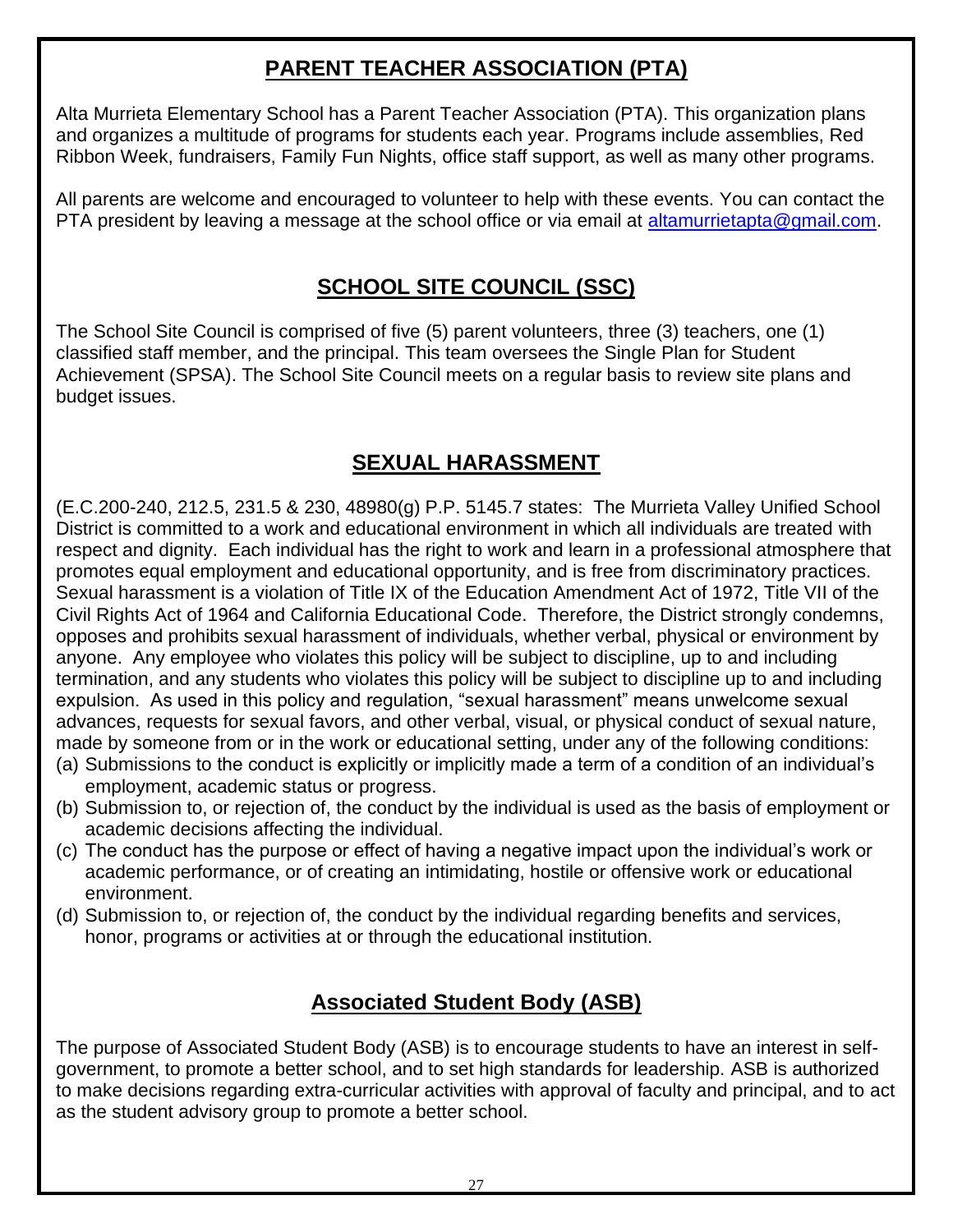Each 4<sup>th</sup> and 5<sup>th</sup> grade class will elect two (2) classroom representatives to be part of ASB. President, vice president, secretary, and treasurer will be selected within the ASB unit.

Students may attend ASB activities as long as they are not on the restriction list. A student may be added to the restriction list for the following reason:

**UNSATISFACTORY BEHAVIOR** – Unsatisfactory behavior could result in loss of privileges or removal from ASB.

Parent/Guardian Approval:

- 1. That the responsibilities of their child's position in ASB will require time out of the classroom.
- 2. That failure to maintain required behavioral expectations may result in removal from office.

# **BIKES, SKATEBOARDS, SCOOTERS**

Bicycles, skateboards and scooters must be walked at all times on the school grounds and kept in the bike rack; no one is allowed at the bike rack except to park or remove his/her bicycle, skateboard or scooter. To prevent theft, bikes and scooters should be locked using a lock and chain.

Skateboarding, skating, shoe skates or rollerblading are not allowed on the school grounds. Equipment must be stored at the bike rack.

# **VISITORS / VOLUNTEERS**

Parents/guardians are invited and welcome to visit school at any time to observe in a classroom. Visits to your child's classroom should be arranged, in advance, with the teacher. If a parent/guardian wishes to talk about a specific problem, an appointment should be made with the teacher or principal.

Volunteers are welcomed and encouraged to help in classrooms and the library. Due to insurance restrictions, state Education Code, and an overall effort to keep students safe, all visitors/volunteers must sign in at the office and obtain a visitor's badge. Visitors are also required to sign out at the end of their visit.

After school begins each day, the school gates will be locked. Visitors must enter through the school office.

High school and middle school siblings may not be on campus or visit classrooms before 3:00 p.m. (2:00 on Early Release days).

In order to maintain a productive learning environment, classroom interruptions are discouraged. Parents, please make every effort to communicate with your child before school regarding afterschool arrangements. We also urge parents to limit taking students out of school early, and this is extremely disruptive to the class routine.